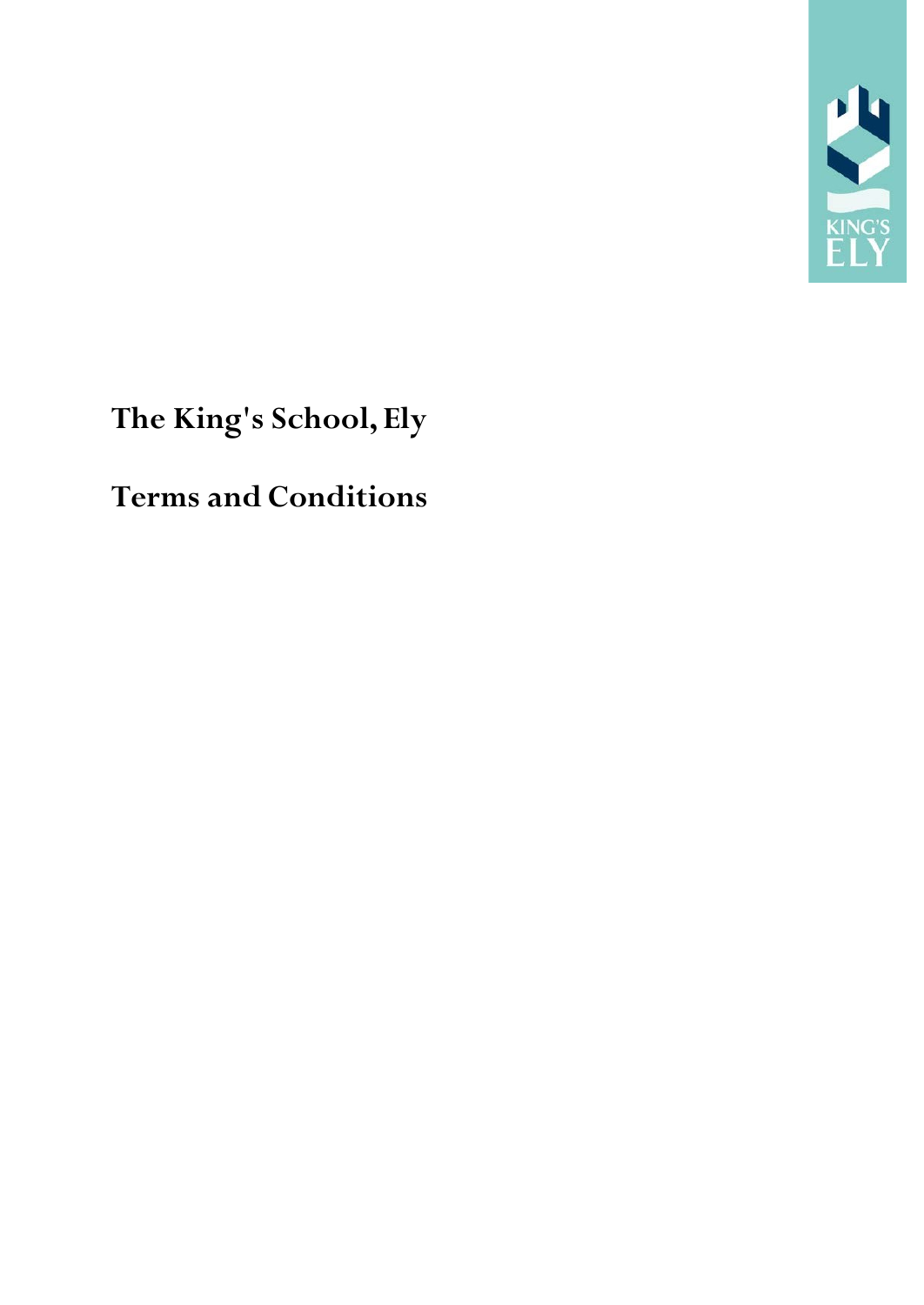#### **1 Introduction**

- 1.1 **Terms and conditions:** These Terms and Conditions reflect the custom and practice of independent schools for many generations and together with:
	- 1.1.1 the letter of offer;
	- 1.1.2 the conditions of award ifapplicable;
	- 1.1.3 the acceptance form;
	- 1.1.4 the fees table; and

they form the basis of a legally binding contract between the Parents and the School for the provision of educational services. These Terms and Conditions are intended to promote the education and welfare of pupils and the stability, forward-planning, proper resourcing and development of The King's School, Ely.

- 1.2 **Variations:** these Terms and Conditions, the conditions of award (if applicable) and the fees table are subject to change from time to time to reflect changes in the law or in custom and practice at the School.
- 1.3 **Fees and Notice:** The rules concerning Fees and Notice are of particular importance and are set out mainly in Section 4 and Section 9. Please see Schedule 1 for a summary of those clauses which contain financial consequences.
- 1.4 **Managing change:** The King's School, Ely, as any other school, is likely to undergo a number of changes during the time your child is a Pupil here. Please see Section 11 for further details of the changes that may be made and the consultation and notice procedures that willapply.

#### **2 Terminology**

- 2.1 **School or We or Us:** means The King's School, Ely as now or in the future constituted (and any successor). The School is constituted as a charitable company limited by guarantee. The School comprises King's Ely Senior, King's Ely International, King's Ely Junior, King's Ely Acremontand King's Ely Acremont Nursery.
- 2.2 **School Governors or Governing Body:** means the Governors of the School who are appointed from time to time under the terms of its governing instrument and who are responsible for governance of the School.
- 2.3 **Principal:** means the Principal of the School as appointed by the School Governors. The Principal is responsible for the day-to-day running of the School.
- 2.4 **Parents or You:** means any person who has signed the acceptance form. The Parents are legally responsible, jointly and severally, for complying with their obligations under these terms and conditions. Fees payable by a third party (for example, an employer, grandparent, step-parent without Parental Responsibility or third party credit provider) will be subject to a separate agreement between the School, the Parents and the third party. Please also see clause 4.3 and clause 11.7.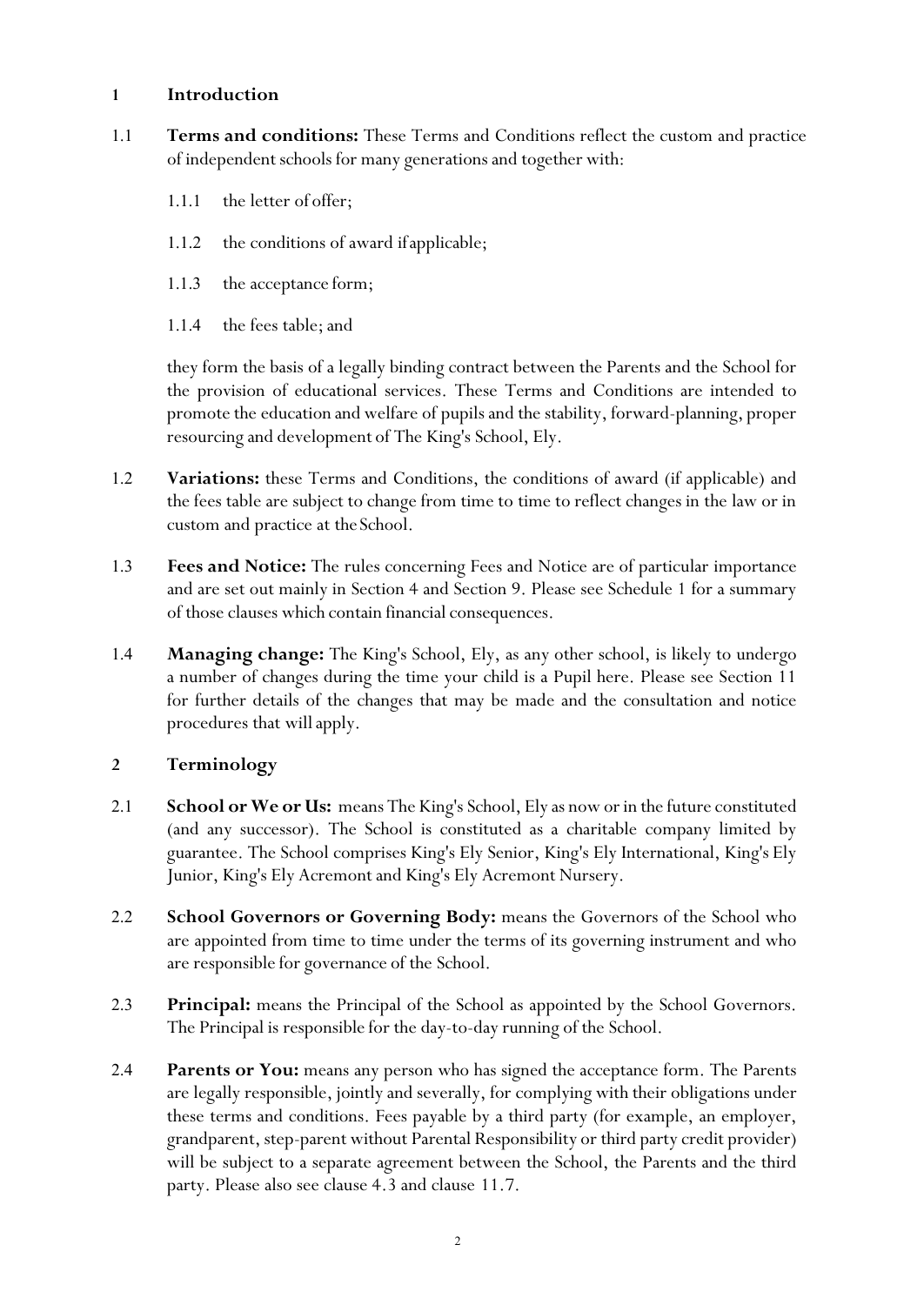- 2.5 **Parental Responsibility:** Those who have Parental Responsibility (i.e. legal responsibility for the child) are entitled to receive relevant information concerning the child whether or not they are a party to this contract unless a court order has been made to the contrary, or there are other reasons which justify withholding information to safeguard the best interests and welfare of the child.
- 2.6 **Pupil:** means the child named on the acceptance form. The age of the Pupil will be calculated in accordance with Britishcustom.

#### **3 Registration, Admissionand Entry to the School**

- 3.1 **Registration**: Applicants will be considered as candidates for Admission and Entry to the School when the Registration Form has been completed (either in hard copy or online) and the non-returnable Registration Fee paid.
- 3.2 **Admission**: Admission to the School will be subject to the availability of a place and the Pupil and the Parents satisfying the admission requirements at the relevant time. The admissions requirements are set out in the School's Admissions Policy current at the time and published on the School's website. Admission occurs when the Parents accept the offer of a place by returning the Acceptance Form and the Acceptance Deposit.
- 3.3 **Entry**: Entry occurs on the date when the Pupil attends the School for the first time under these Terms and Conditions.
- 3.4 **Equality:** The School is a mainstream, boarding and day school for boys and girls aged from 2 - 18 years. The School has a Christian ethos and welcomes staff and children from many different ethnic groups, backgrounds and creeds. Human rights and freedoms are respected. At present, our physical facilities for the disabled are limited but we will do all that is reasonable to ensure that the School's culture, policies and procedures are made accessible to children who have disabilities and to comply with our legal and moral responsibilities under equality legislation in order to accommodate the needs of applicants and Pupils who have disabilities for which, after reasonable adjustments, we can cateradequately.
- 3.5 **Offer of a place and deposit:** A deposit (**Acceptance Deposit**) as shown on the Fees Table for the relevant year will be payable when parents accept the offer of a place. The Acceptance Deposit will be retained in the general funds of the School until the Pupil leaves and will be repaid by means of a credit without interest to the final payment of Fees or other sums due to the School on leaving, unless stated otherwise in these Terms and Conditions or unless the Parents wish to donate the Acceptance Deposit to the School's Development Fund. See also clause 9.5.
- 3.6 **Additional Deposit**: For reasons of administration, the right is reserved to require payment by parents of an additional deposit (**Additional Deposit**), as shown on the fees table for the relevant year, in the case of a pupil whose normal residence is outside the United Kingdom. The Additional Deposit will be retainedin the general funds of the School until the Pupil leaves and will be repaid by means of a credit without interest to the final payment of Fees or other sums due to the School on leaving, unless stated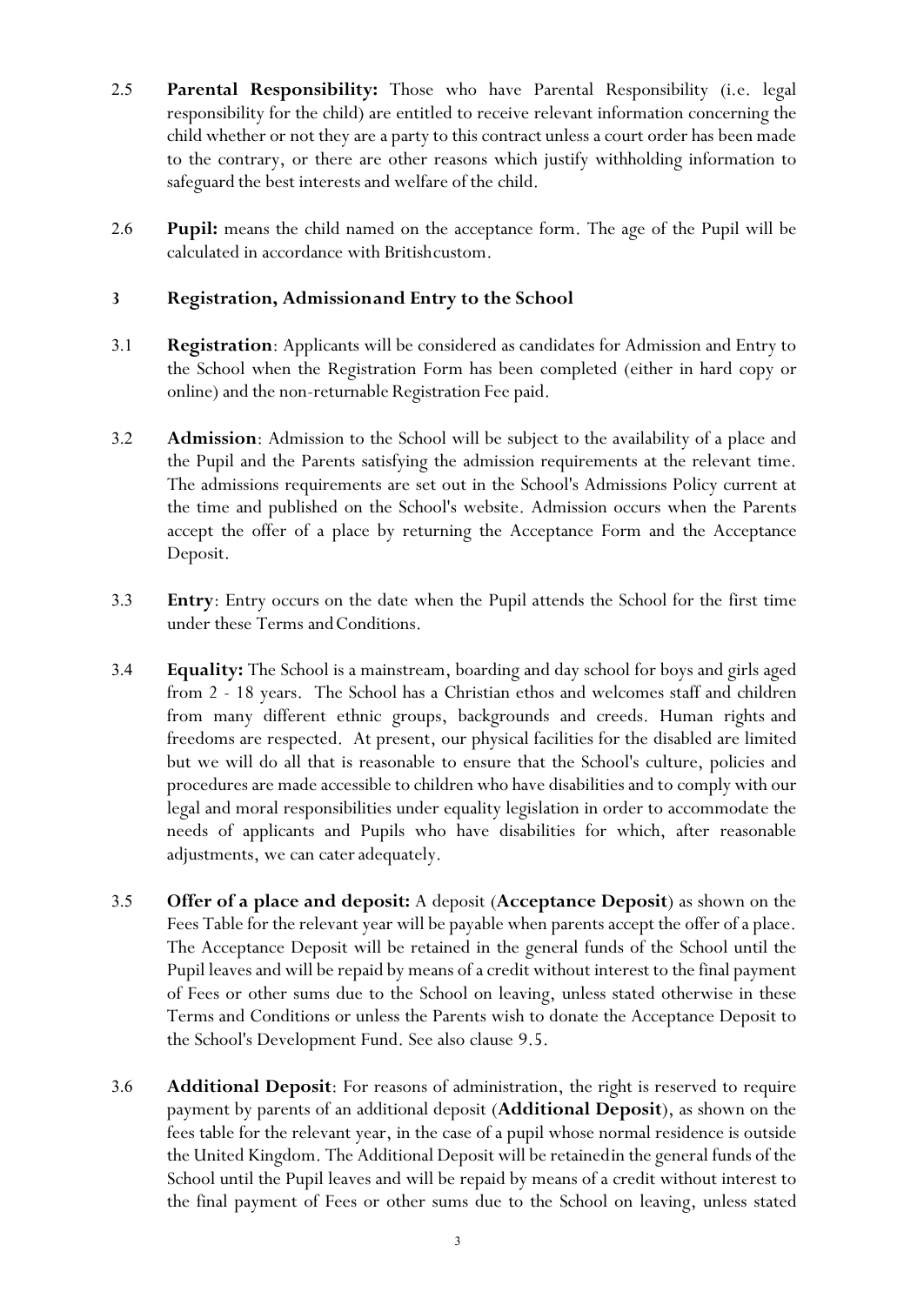otherwise in these terms and conditions. See also clause 9.5.

3.7 **Immigration:** The School currently holds a licence to sponsor international students under Tier 4 of the points based system of immigration. The Parents must inform the Principal when returning a completed registration form or at any other time if their child requires sponsorship from the School in order to obtain a visa to study at the School. It shall be the Parents' responsibility at all times to ensure that their child has the appropriate immigration permission to live in the United Kingdom and to study at this School and the Parents shall permit the School to take and retain copies of all documentation required to be kept by the School in order to comply with its duties as a Tier 4 sponsor, including passport, visa, vignette and /or biometric resident permit of the child and, where necessary, the Parents. Please also see clause 9.15.

#### **4 Fees**

- 4.1 **Fees:** may include alone or in combination any of the Registration Fee, the Acceptance Deposit, the Additional Deposit, tuition fees, boarding fees, fees for extra tuition, other extras such as house charges, clothing and equipment, photographs or other items ordered by the Parents or the Pupil or charges arising in respect of educational visits, or damage where the Pupil alone or with others has caused wilful loss or damage to School property or the property of any other person (fair wear and tear excluded), legal and other costs incurred by the School as a result of the Parents' unreasonable behaviour or bank charges arising from default in Fees payment or late payment charges if incurred.
- 4.2 **Payment of Fees:** The Parents jointly and severally agree to pay the Fees applicable to each Term directly to the School. Except where a separate agreement has been made between the Parents and the School for the deferment of payment of Fees, Fees for each Term are due and payable as cleared funds seven days before the commencement of the School Term to which they relate. If an item on the fees invoice is under query, the balance of that fees invoice must be paid. The School reserves the right to require the Parents to pay the Fees four weeks before the commencement of the School Term to which they relate if, in the opinion of the Business Manager, they have a history of late payment. By accepting these Terms and Conditions, the signatories of the acceptance form consent to a school fees account and other financial related communications being sent to them via email. The School reserves the right to refuse a payment if it is not satisfied as to the identity of the payer or the source of the funds.
- 4.3 **Payment of Fees by a third party:** An agreement with a third party (such as an employer, grandparent, step-parent without parental responsibility or third party credit provider) to pay the Fees or any other sum due to the School does not release the Parents from liability if the third party defaults and does not affect the operation of any other of these Terms and Conditions unless an expressrelease has been given in writing, signed by the Business Manager. The School reserves the right to refuse a payment from a third party.
- 4.4 **Indemnity**: If the School is required to pay all or part of any sum received from a third party credit provider on behalf of the Parents, the Parents shall indemnify the School against all losses, expenses (including legal expenses) and interest suffered or incurred by the School.
- 4.5 **Refund or waiver:** Save where there is a legal liability including liability under a court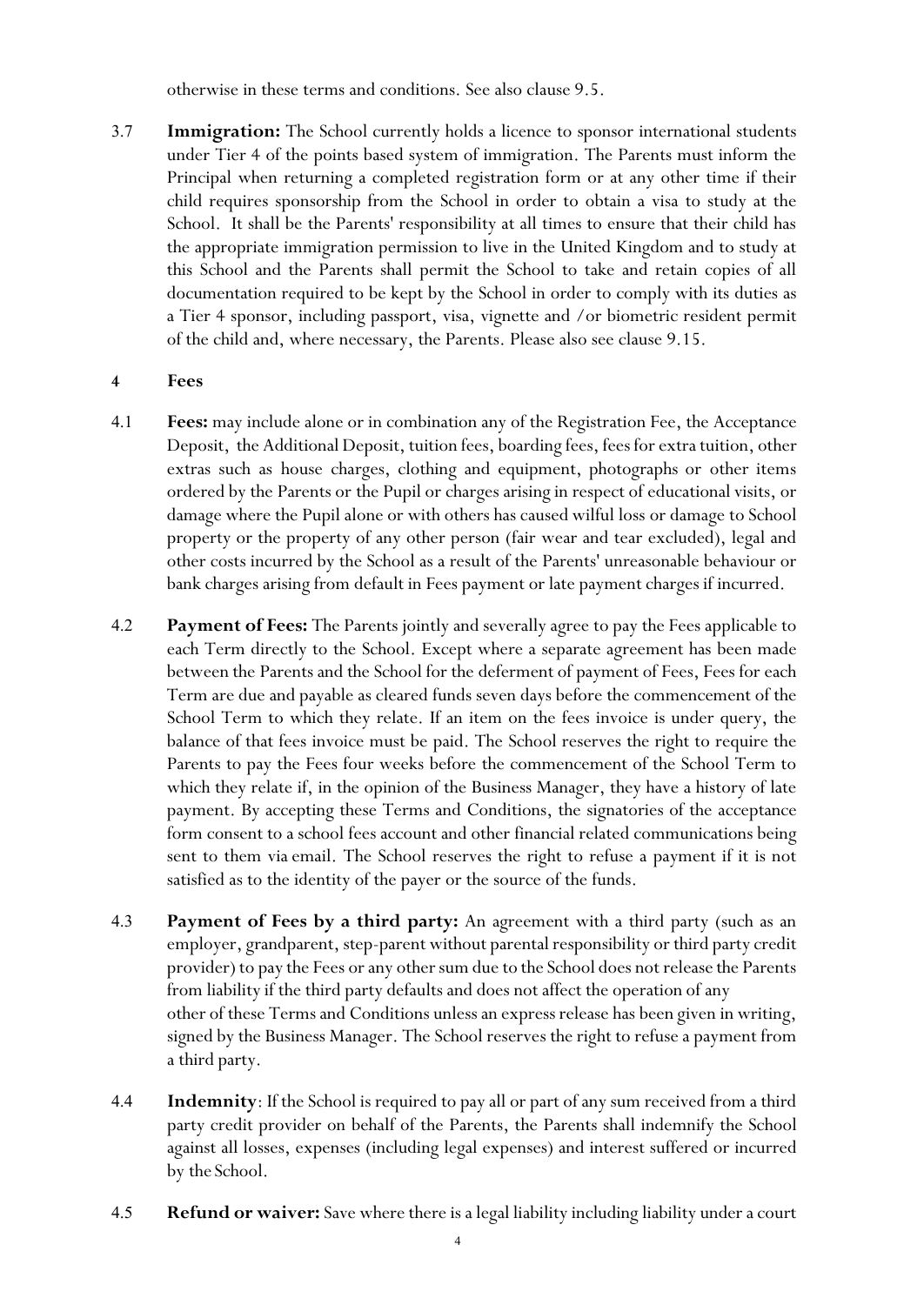order or under the provisions of this agreement to make a refund or reduction Fees will not be refunded, reduced or waived if:

- 4.5.1 the Pupil is absent throughillness; or
- 4.5.2 a Term is shortened or a vacation extended; or
- 4.5.3 the Pupil is released home before or after public examinations or otherwise before the normal end of a Term;or
- 4.5.4 the School is temporarily closed due to adverse weather conditions; or
- 4.5.5 for any reason other than exceptionally and at the sole discretion of the Principal in a case of genuine hardship.

See also Section 10 for information about events beyond the control of the parties.

- 4.6 **Exclusion for non-payment:** The School reserves the right to exclude the Pupil on three days' written notice if Fees are overdue for payment or if the Parents fail to provide information reasonably requested by the School about the identity of the payer of any Fees or the source of the funds. If the Pupil is excluded for a period of 28 days because Fees are overdue for payment, he / she will be deemed withdrawn without Notice and a Term's Fees in lieu of Notice will be payable in accordance with Section 9. Exclusion in these circumstances is not a disciplinary matter and the right to a Governors' Review will not normally arise. The School may withhold any information, character references or property while Fees remain overdue where it is lawful to do so.
- 4.7 **Late payment:** Save where alternative provisions for the payment of interest are contained in a separate consumer credit agreement made between the Parents and the School, simple interest may be charged on a day-to-day basis on Fees which are unpaid. The rate of interest charged at a rate up to 2% per month accruing on a daily basis. The Parents shall also be liable to pay all costs, fees, disbursements and charges including legal fees and costs reasonably incurred by the School in the recovery of any unpaid Fees regardless of the value of the School'sclaim.
- 4.8 **Part-payment:** Any sum tendered that is less than the sum due and owing may be accepted by the School on account only. Late payment charges may be applied to any unpaid balance of Fees, as set out in clause 4.7.
- 4.9 **Appropriation:** Save where the Parents expressly state the contrary, the School shall allocate payments made, including payment of any extras, to the earliest balance on the Fees account. The Parents agree that a payment made in respect of one child may also be appropriated by the School to the unpaid account of any other child of the Parents.
- 4.10 **Instalment arrangements:** An agreement by the School to accept payment of current and / or past and /or future Fees by instalments is concessionary and will be subject to separate agreement(s) between the Parents and the School. Where there are inconsistencies between these Terms and Conditions and those of any instalment agreement or invoice issued by the School to the Parents (as applicable), the terms and conditions of the instalment agreement or the invoice shall prevail.
- 4.11 **Fees in Advance:** Any arrangement under which a lump sum advance payment of Fees is made by or on behalf of the Parents will be the subject of a separate agreement.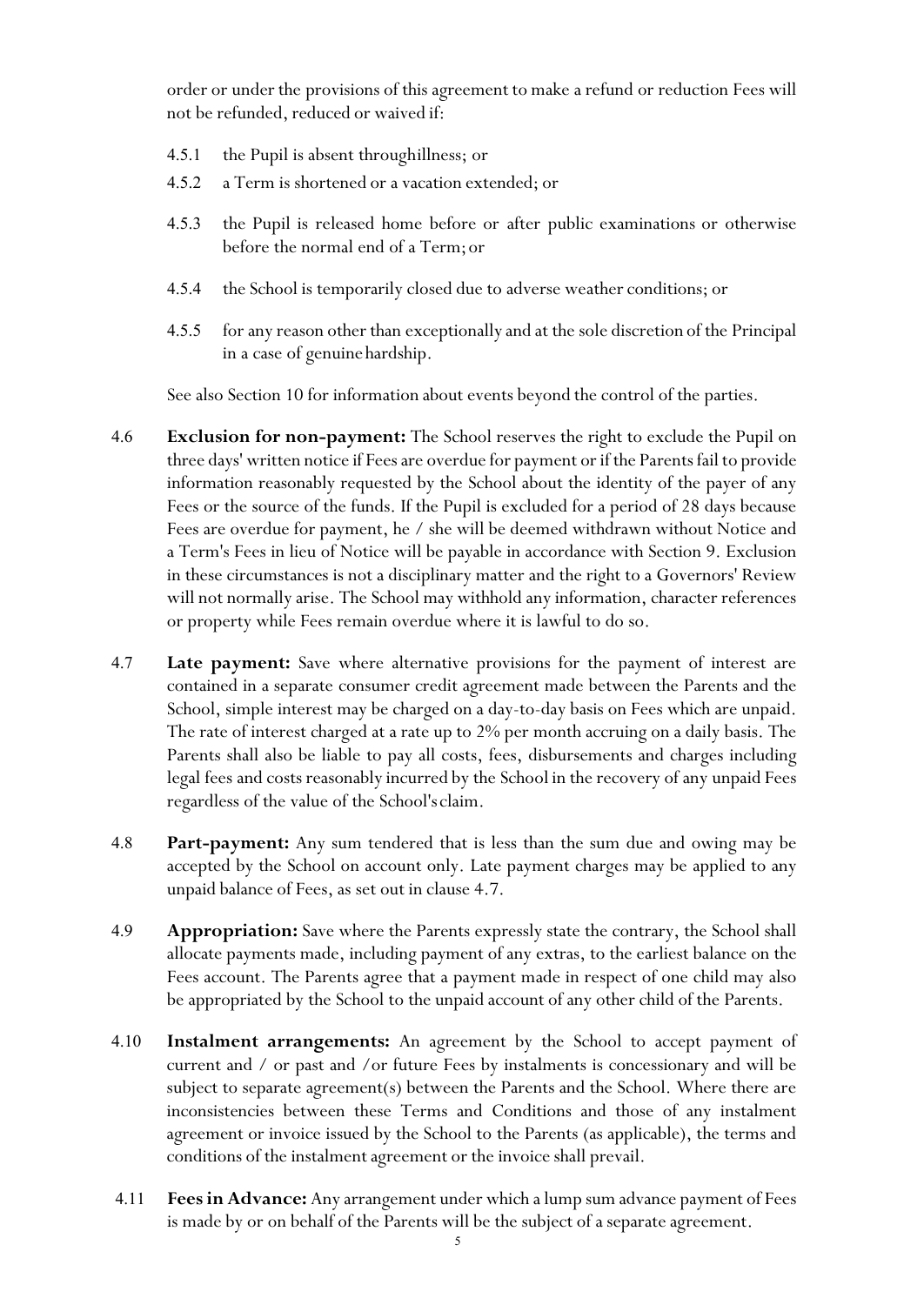- 4.12 **Scholarships and bursaries:** Every scholarship, exhibition, bursary or other award or concession is a discretionary privilege, subject to high standards of attendance, diligence and behaviour on the Pupil's part and to the Parents treating the School and its staff reasonably. The terms on which such awards are offered and accepted will be notified to Parents at the time of offer. Any value attached to a scholarship shall be deducted from Fees before any bursary or other concession is calculated or assessed. A copy of the School's Remissions Policy is available on the School's website or from the School on written request.
- 4.13 **External third party awards and grants:** if the School is required to pay all or part of any sum relating to an award or grant received from a third party donor in respect of the Pupil, the Parents shall indemnify the School against any losses and interest suffered or incurred by the School.
- 4.14 **Fees increases:** Fees are reviewed annually and are subject to increase from time to time. If the Parents receive less than a Term's notice of a Fees increase they may give to the School written Notice of Withdrawal of the Pupil within 21 days and will not be liable to pay Fees in lieu of Notice and the Acceptance Deposit and Additional Deposit, if paid, will be refunded without interest less any sums owing to the School.
- 4.15 **Information about fees:** The Parents acknowledge that the School may make enquiries of the Pupil's previous schools for confirmation that all sums due and owing to such schools have been paid. The Parents also acknowledge that the School may inform any other school or educational establishment to which the Pupil is to be transferred if any Fees of this School are unpaid.
- 4.16 **Identity of Fees payer:** From time to time the School may need to obtain satisfactory evidence such as sight of a passport of the identity of a person who is paying Fees.

#### **5 Educational matters**

- 5.1 **Provision of education:** The School will do all that is reasonable to provide an educational environment and teaching of a range, standard and quality which is suitable for each Pupil and to provide education to at least the standard required by law in the particular circumstances. The School will exercise reasonable care and skill in providing educational services for the Pupil but cannot guarantee that the Pupil will achieve his / her desired examination results or that results will be sufficient to gain entry to other educational establishments.
- 5.2 **Organisation of the curriculum:** We reserve the right to organise the curriculum and its delivery in a way which, in the professional judgement of the Principal, is most appropriate to the School community as a whole. The curriculum includes teaching which actively promotes the fundamental British values of democracy, the rule of law, individual liberty, and mutual respect for and tolerance of those with different faiths and beliefs. We will endeavour to inform the Parents of changes and the reasons for them as soon as practicable. If the Parents have specific requirements or concerns about any aspect of the Pupil's education or progress they should contact the Pupil's tutor, or other appropriate member of staff, as soon as possible, or contact the Principal in the case of a serious concern.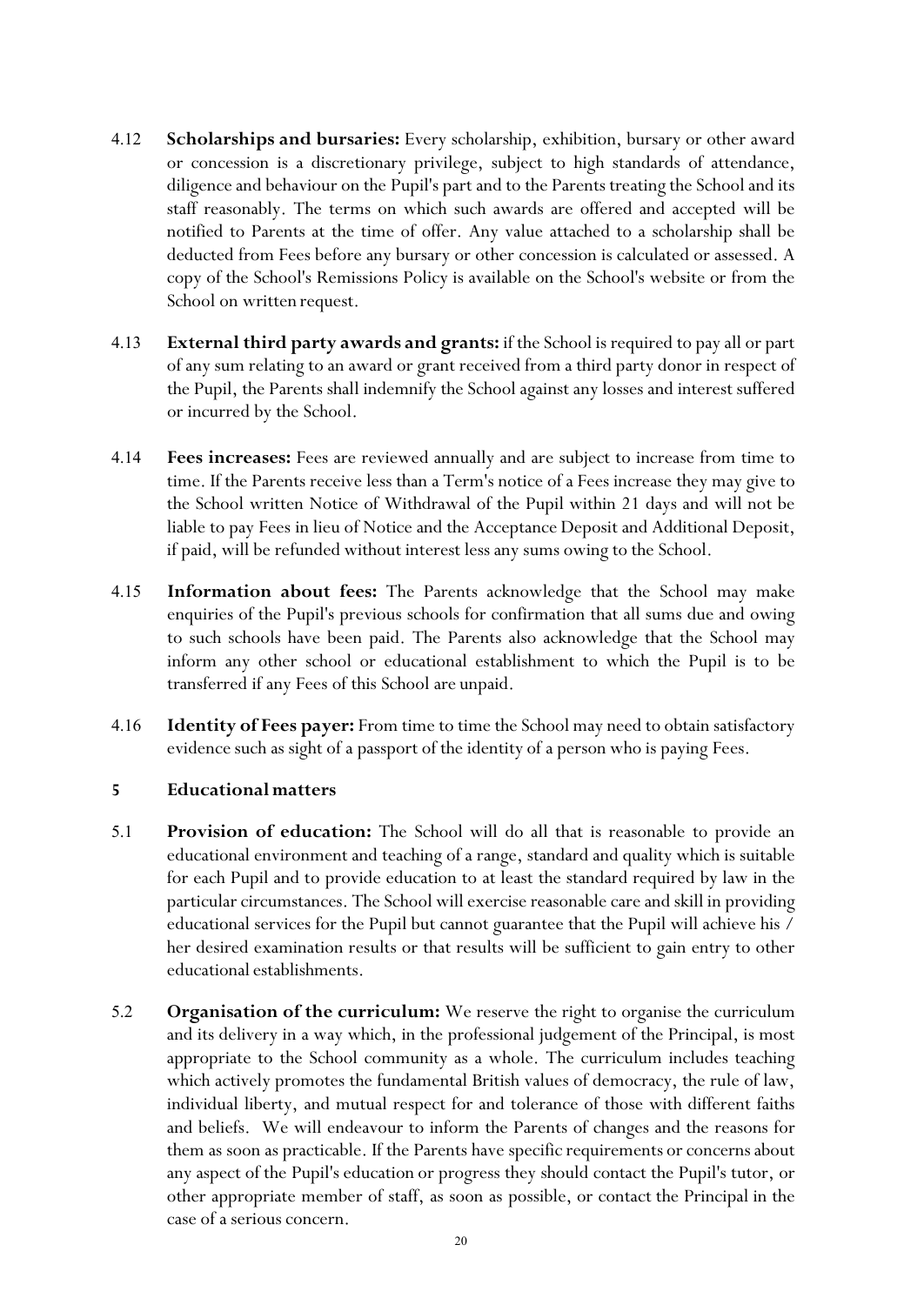- 5.3 **Progress reports:** The School shall monitor the Pupil's progress and shall report regularly to the Parents by means of grades, full written reports and consultation / parents' meetings as appropriate to the individual circumstances.
- 5.4 **Sex education:** The Pupil will receive health and life skills education appropriate to his / her age in accordance with the curriculum from time to time unless the Parents have given formal notice in writing that they do not wish the Pupil to take part in this aspect of the curriculum.
- 5.5 **Public examinations:** The Principal may, after consultation with the Parents and the Pupil, decline to enter the Pupil's name for a public examination if, in the exercise of his professional judgement, the Principal considers that by doing so the Pupil's prospects in other examinations would be impaired and / or if the Pupil has not prepared for the examination with sufficient diligence, for example, because the Pupil has not worked or revised in accordance with advice or instruction from his / her tutors.
- 5.6 **Examination services:** The Principal may, after consultation with the Parents and if appropriate the Pupil, decline to apply for access arrangements or post-examination services if, in his professional judgement it is considered not to be in the best interests of the Pupil or the examination cohort to do so.
- 5.7 **Reports and references:** Information supplied to the Parents and others concerning the progress and character of the Pupil, and about examinations, further education and career prospects, and any references shall be given conscientiously and with all due care and skill but otherwise without liability on the part of the School.
- 5.8 **Learning difficulties:** The School must do all that is reasonable to detect and deal appropriately with a learning difficulty which is considered to be a "special educational need". School staff are not, however, qualified to make a diagnosis of conditions such as those commonly referred to as dyslexia, or of other learning difficulties.
- 5.9 **Screening for learning difficulties:** The screening tests available to schools are indicative only: they are not infallible. The Parents will be notified if a screening test indicates that the Pupil may have a learning difficulty. A formal assessment can be arranged by the School at the Parents' expense or by the Parents themselves.
- 5.10 **Information about learning difficulties:** The Parents shall notify the School when completing the Confidential Information Form and subsequently in writing if at any time they are aware or suspect that the Pupil has a learning difficulty and the Parents must provide the School with copies of all written reports and other relevant information. The Pupil's place will be cancelled, or, once the Pupil has started Parents will be asked to withdraw the Pupil, without further charge if, in the professional judgement of the Principal and after consultation with the Parents and with the Pupil (where appropriate), the School is unable to provide adequately for the Pupil's special educational needs. The School reserves the right to charge for the provision of additional teaching, invigilation or support where it is lawful to do so.
- 5.11 **Moving up the School:** It is assumed that if the Pupil satisfies the relevant criteria at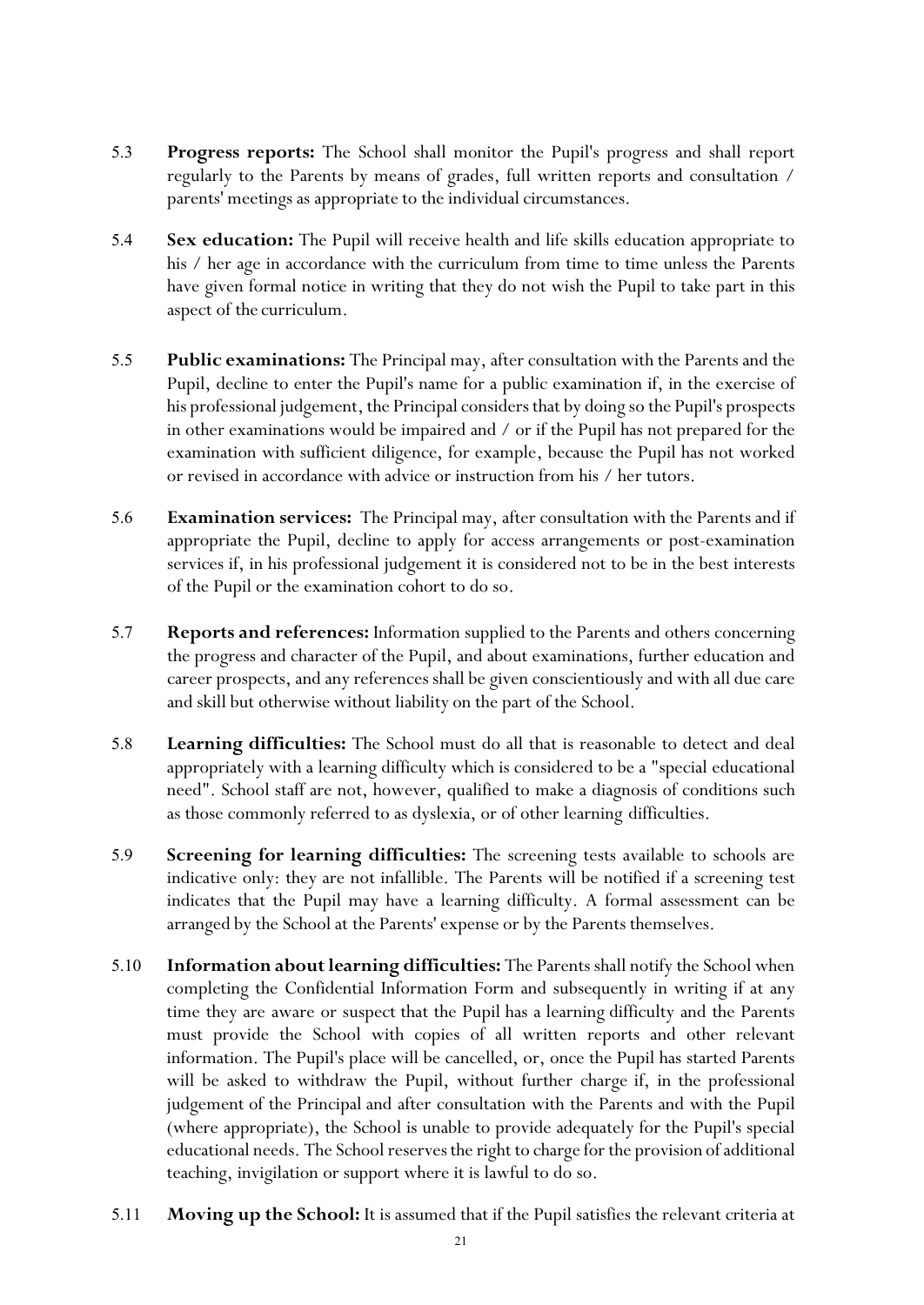the time he / she will progress through the School and will ultimately complete the Upper Sixth (Year 13). The relevant criteria for progression through each stage of the School are set out in the School's Admissions Policy and the School's published criteria. The Parents will be consulted before the end of the Lent Term if there appears to be any reason why the Pupil may be refused a place at the next year at the School. Unless the Pupil will be leaving at the end of Upper Sixth, the Parents must give a Term's Notice in writing (i.e. before the start of the Summer Term) in accordance with the provisions about notice in Section 9 below if they do not intend the Pupil to proceed to the next year at the School, or a term's Fees in lieu of Notice will be payable.

- 5.12 **School's intellectual property:** Where the Pupil, creates a copyright work, including where the work is created jointly with a member of staff or another pupil, the School may use that work for the purpose of promoting the interests of the School, including exhibiting it, publishing it in the School magazine or putting it or a copy of it on the School's intranet or public website.
- 5.13 **Pupil's work:** The Parents consent for themselves and (so far as they are entitled to do so) on behalf of the Pupil, to the School retaining the Pupil's original work until, in the professional judgement of the Principal, it is appropriate to release the work to the Pupil. Certain coursework may have to be retained for longer than other work in order to reduce the risk of cheating. This does not prejudice the Pupil's or the Parents' right to access their personal data under data protection law. We will take reasonable care to preserve the Pupil's work undamaged but cannot accept liability for loss or damage caused to this or any other property of the Pupil by factors outside the direct control of the Principal or staff.
- 5.14 **Consent for educational visits:** A variety of educational visits will be provided for the Pupil. Parents will be provided with relevant information in advance of educational visits. Unless the Parents specifically notify the School in writing that they do not wish the Pupil to take part in a specific educational visit, by signing the Acceptance Form and agreeing to be bound by these Terms and Conditions the Parents consent to the Pupil taking part in all educational visits. These include:
	- 5.14.1 off- site activities involving Pupils aged 5 or under; or
	- 5.14.2 visits (including overnight or residential stays) which take place during the weekends or school holidays; or
	- 5.14.3 non-routine off-site activities and sporting fixtures which extend beyond the normal start and finish of the school day; or
	- 5.14.4 adventure activities which may take place at any time; or
	- 5.14.5 visits that cost less than the amount shown on the fees list at the time.

The Parents agree that the Pupil shall be subject to School discipline in all respects whilst engaged in an educational visit.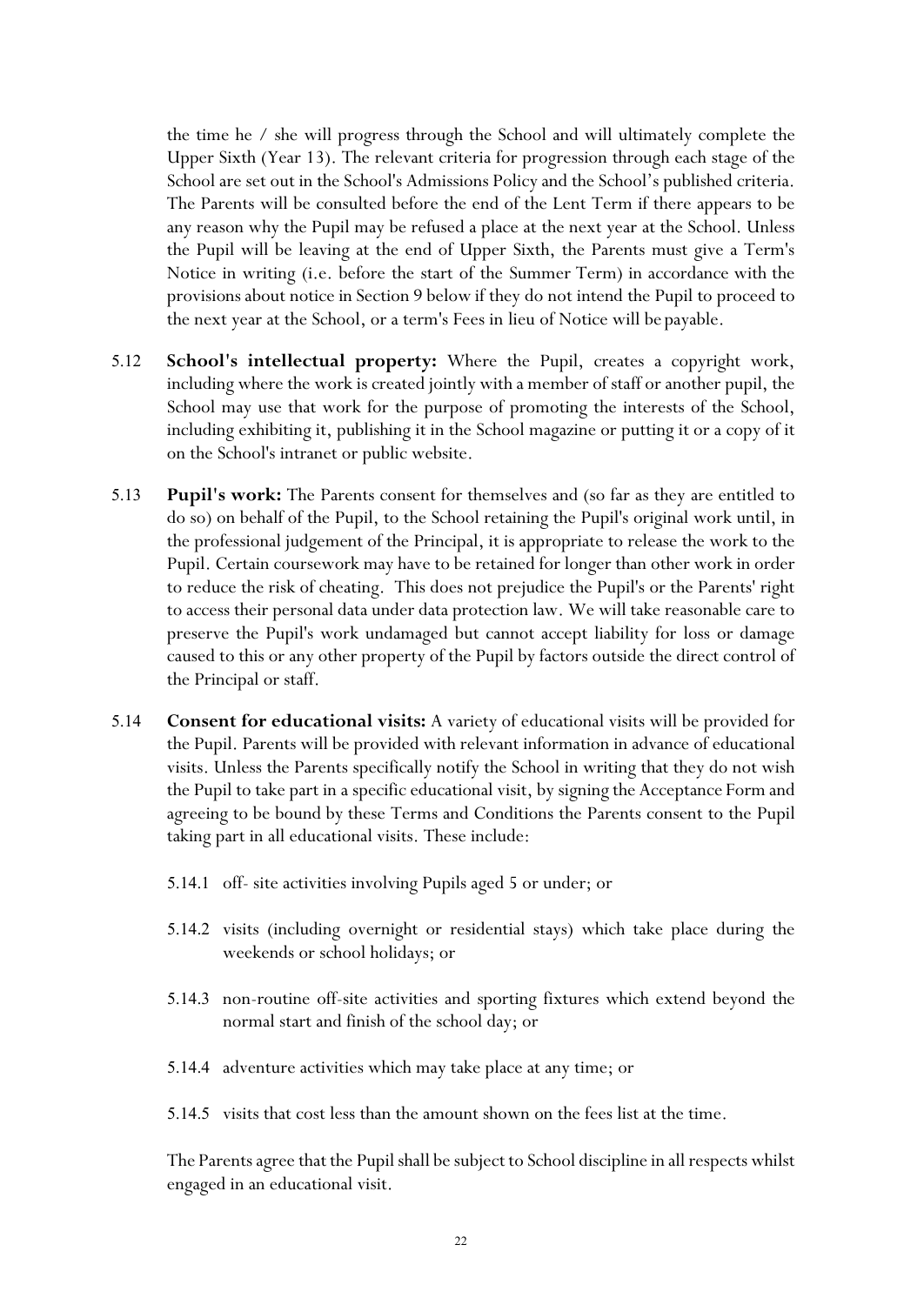- 5.15 **The cost of educational visits:** The School will advise the Parents in advance of any additional costs associated with an educational visit, including those described in 15.14.1 to 15.14.5 above. The cost of such a visit or any visit with a cost in excess of that stated in clause 5.14.5 will be payable in advance and may be subject to a separate agreement. All additional costs (such as medical costs, taxis, air fares, or professional advice) incurred to protect the Pupil's safety and welfare, or to respond to breaches of discipline, will be added to the fees invoice. The School reserves the right to prevent the Pupil from taking part in an educational visit:
	- 5.15.1 while overdue Fees remain unpaid; or
	- 5.15.2 the Pupil's disciplinary record is poor; or
	- 5.15.3 if in the professional judgement of the Principal it is considered not to be in the Pupil's best interest or in the best interests of other pupils for him / her to take part in an educational visit.

#### **6 Pastoral care**

- 6.1 **The School's commitment:** We will do all that is reasonable to safeguard and promote the Pupil's welfare and to provide pastoral care to at least the standard required by law in the particular circumstances. We will respect the Pupil's human rights and freedoms which must, however, be balanced with the lawful needs and rules of the School community and the rights and freedoms of others. The Parents agree that the Principal has the right to require the Pupil to remain away from the School temporarily at the home of his/her Parents or education guardian:
	- 6.1.1 pending the outcome of an investigation (see clause 8.10); or
	- 6.1.2 if he considers that the Pupil's presence at the School presents a risk to him/her or to any other pupil.
- 6.2 **Complaints:** Any expression of dissatisfaction about action taken, or a lack of action by the School must be notified to the School as soon as practicable. A copy of the School's Parental Concerns and Complaints Policy is available on the website. A hard copy of the Policy can be supplied on request. See also clause8.18.
- 6.3 **Pupil's rights:** The Pupil, if considered by the Principal to be of sufficient maturity and understanding, has certain legal rights that the School must observe. These include the right to give or withhold consent in a variety of circumstances and certain rights to confidentiality and, usually, the right to have contact with his / her parents. If a conflict of interest arises between the Parents and the Pupil, the rights of, and duties owed to, the Pupil will in most cases take precedence over the rights of, and duties owed to, the Parents.
- 6.4 **Principal's authority:** The Parents authorise the Principal to take and / or authorise in good faith all decisions which the Principal considers on proper grounds will safeguard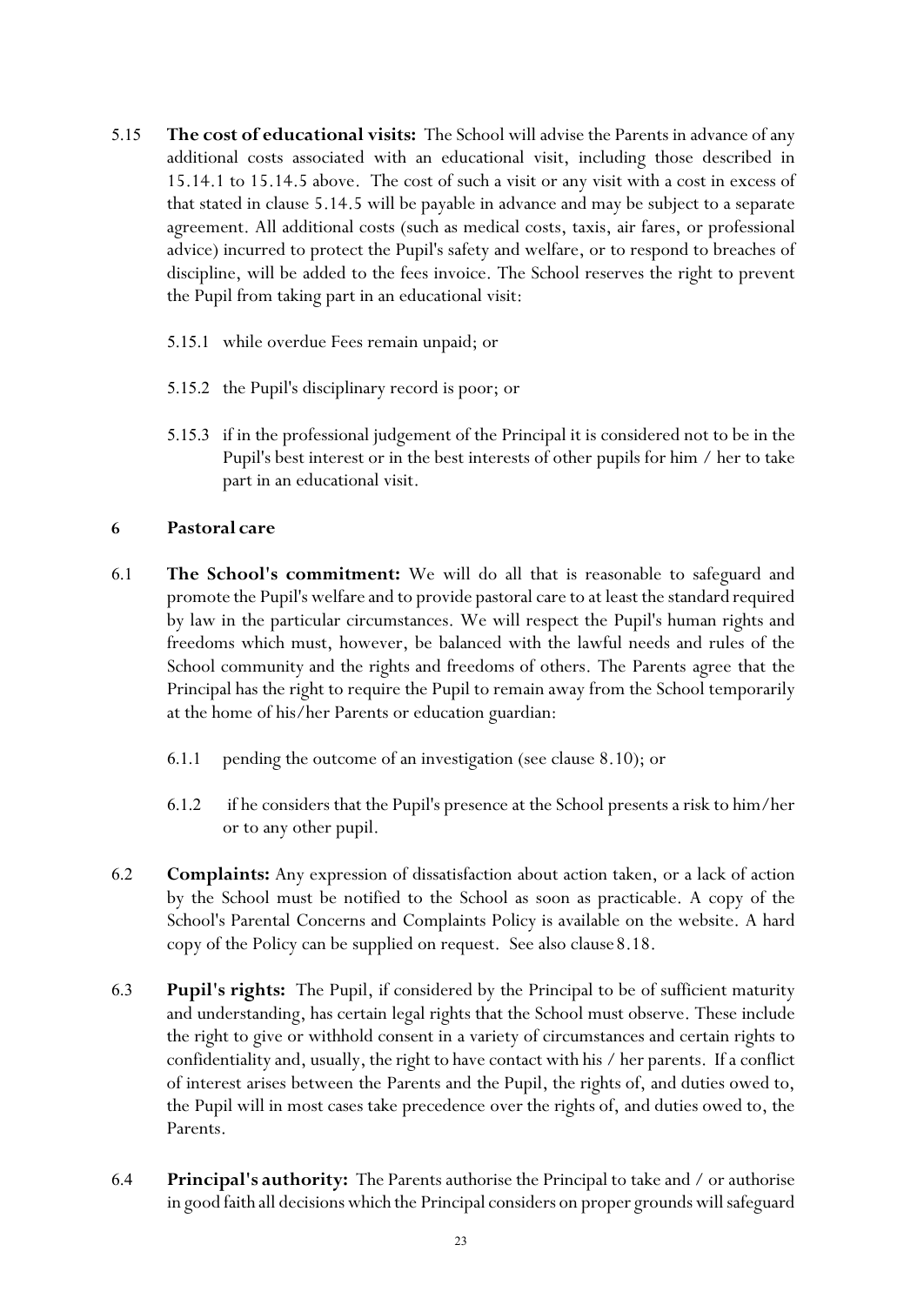and promote the Pupil's welfare. Please also see Section 7.

- 6.5 **Ethos:** The ethos of the School is to foster good relationships between pupils and between members of staff and pupils. Bullying, harassment, victimisation and discrimination will not be tolerated. The School and its staff will act fairly in relation to the Pupil and the Parents and we expect the same of the Pupil and the Parents in relation to the School or its staff. See also Clause 4.1 in relation to costs incurred in dealing with unreasonablebehaviour.
- 6.6 **Physical contact:** The Parents consent to such physical contact with the Pupil:
	- 6.6.1 as may accord with good practice;or
	- 6.6.2 as may be appropriate and proper for teaching and instruction; or
	- 6.6.3 for providing comfort to the Pupil in distress; or
	- 6.6.4 to maintain safety and good order;or
	- 6.6.5 in connection with the Pupil's health and welfare.

The Parents also consent to the Pupil participating in contact and non-contact sports and other activities as part of the normal School programme or extra-curricular programme. The Parents acknowledge that while the School will provide appropriate supervision the risk of injury cannot be eliminated.

- 6.7 **Disclosures:** The Parents must, prior to Admission and thereafter as soon as they become aware, disclose to the School in confidence:
	- 6.7.1 any known medical condition, health problem or allergy affecting the Pupil;
	- 6.7.2 any history of a learning difficulty on the part of the Pupil or any member of his / her immediate family;
	- 6.7.3 any disability, special educational need or any behavioural, emotional difficulty and / or social difficulty on the part of the Pupil;
	- 6.7.4 any family circumstances or court order which might affect the Pupil's welfare or happiness;
	- 6.7.5 any concerns about the Pupil'ssafety;
	- 6.7.6 any material change in the financial circumstances of the Parents;
	- 6.7.7 except when the Pupil is boarding if it is the Parents' intention that the Pupil is to be cared for and accommodated by someone who is not a close relative for a period of 28 days ormore.
- 6.8 **Confidentiality:** The Parents authorise the Principal to override their own and (so far as they are entitled to do so) the Pupil's rights to confidentiality, and to impart confidential information on a need-to-know basis where necessary to safeguard or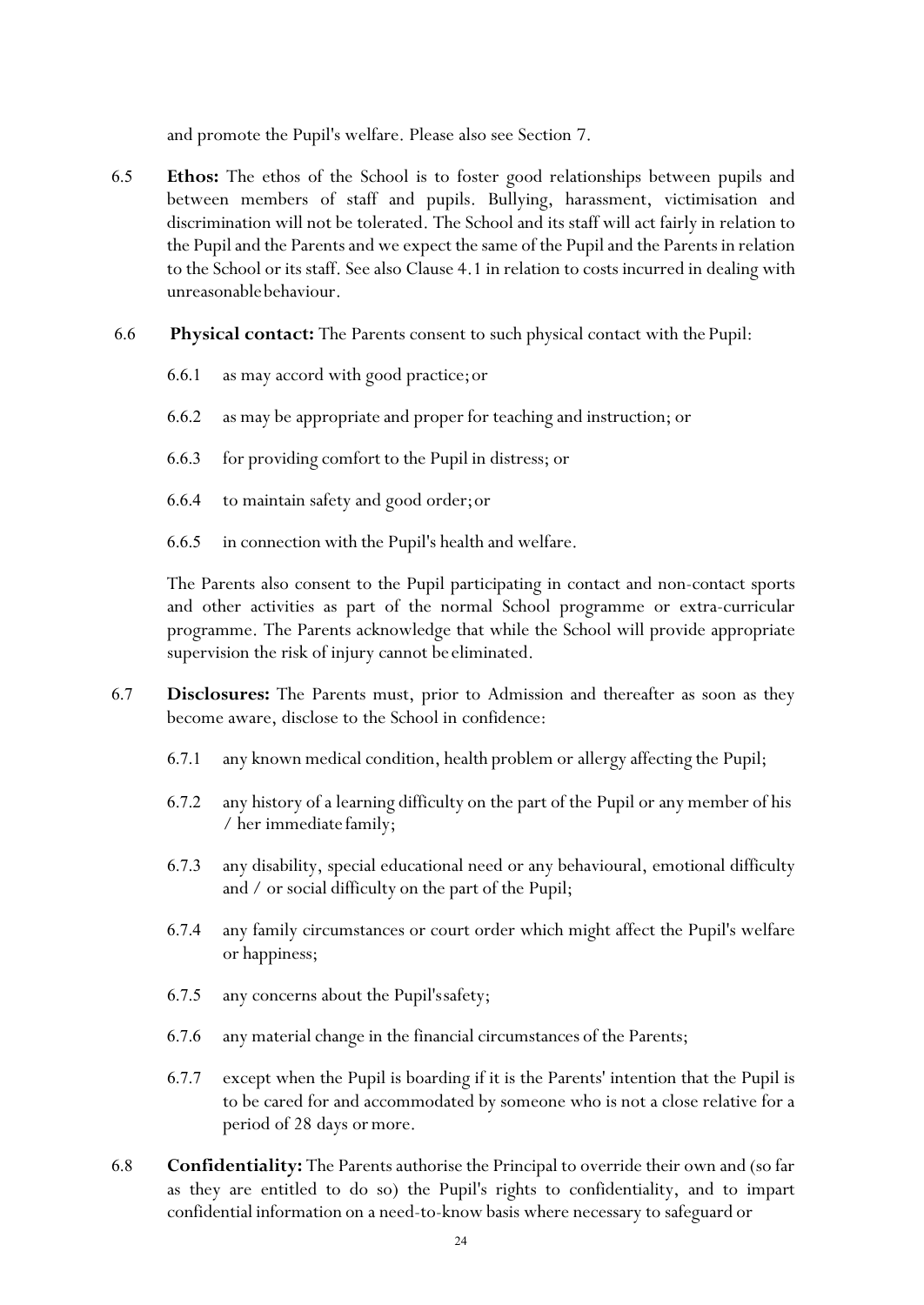promote the Pupil's welfare or to avert a perceived risk of serious harm to the Pupil or to another person at the School. In some cases, members of staff may need to be informed of any particular vulnerability the Pupil may have. The School reserves the right to monitor the Pupil's use of:

6.8.1 e-mail;

- 6.8.2 the internet;and
- 6.8.3 mobile electronic devices

Please also see the School's IT and Data Protection policies and procedures.

- 6.9 **Special precautions:** The Principal needs to be aware of any matters that are relevant to the Pupil's safety and security. The Principal must therefore be notified in writing immediately of any court orders or situations of risk in relation to the Pupil for whom any special safety precautions may be needed. The Parents may be excluded from School premises if the Principal, acting in a proper manner, considers such exclusion to be in the best interests of the Pupil or any other member of the School community.
- 6.10 **Leaving School premises:** The School will do all that is reasonable to ensure that the Pupil remains in the care of the School during School hours but we cannot accept responsibility for the Pupil if he / she leaves School premises in breach of School rules or regulations. The School is not legally entitled to prevent a Pupil aged 16 years or over from leaving School premises during School hours.
- 6.11 **Residence during term time:** The Pupil, except when boarding, is required during term time and at weekends, exeats (permitted periods of time away from School) and half term, to live with the Parents or a legal guardian or with an education guardian acceptable to the School. Short-term boarding, charged as an extra, may at the Principal's discretion be provided during term time for the Pupil where accommodation arrangements have broken down. The relevant Head of section of the School must be notified in writing immediately if the Pupil will be residing during term time under the care of someone other than the Parents or his / her educationguardian.
- 6.12 **Communications from the Parents:** Communications or instructions from one of the Parents or any person with Parental Responsibility shall be deemed by the School to be received from both Parents unless there is clear evidence of a contrary view. This requirement does not apply to the giving of notice for the Cancellation of the place or the Withdrawal of the Pupil from the School. Those persons who are required to consent to or to give notice of cancellation or withdrawal are set out in clause 9.2.
- 6.13 **Absence of parents:** The Parents must inform the relevant Head of Section in writing of the name, address and telephone number for 24 hour contact for the adult who will have the care of the Pupil at any time when both the Parents will be absent from the Pupil's home overnight or for a 24 hour period or longer during Term time.
- 6.14 **Education guardians:** The Parents if resident outside the United Kingdom must before Entry appoint an education guardian for the Pupil in the United Kingdom who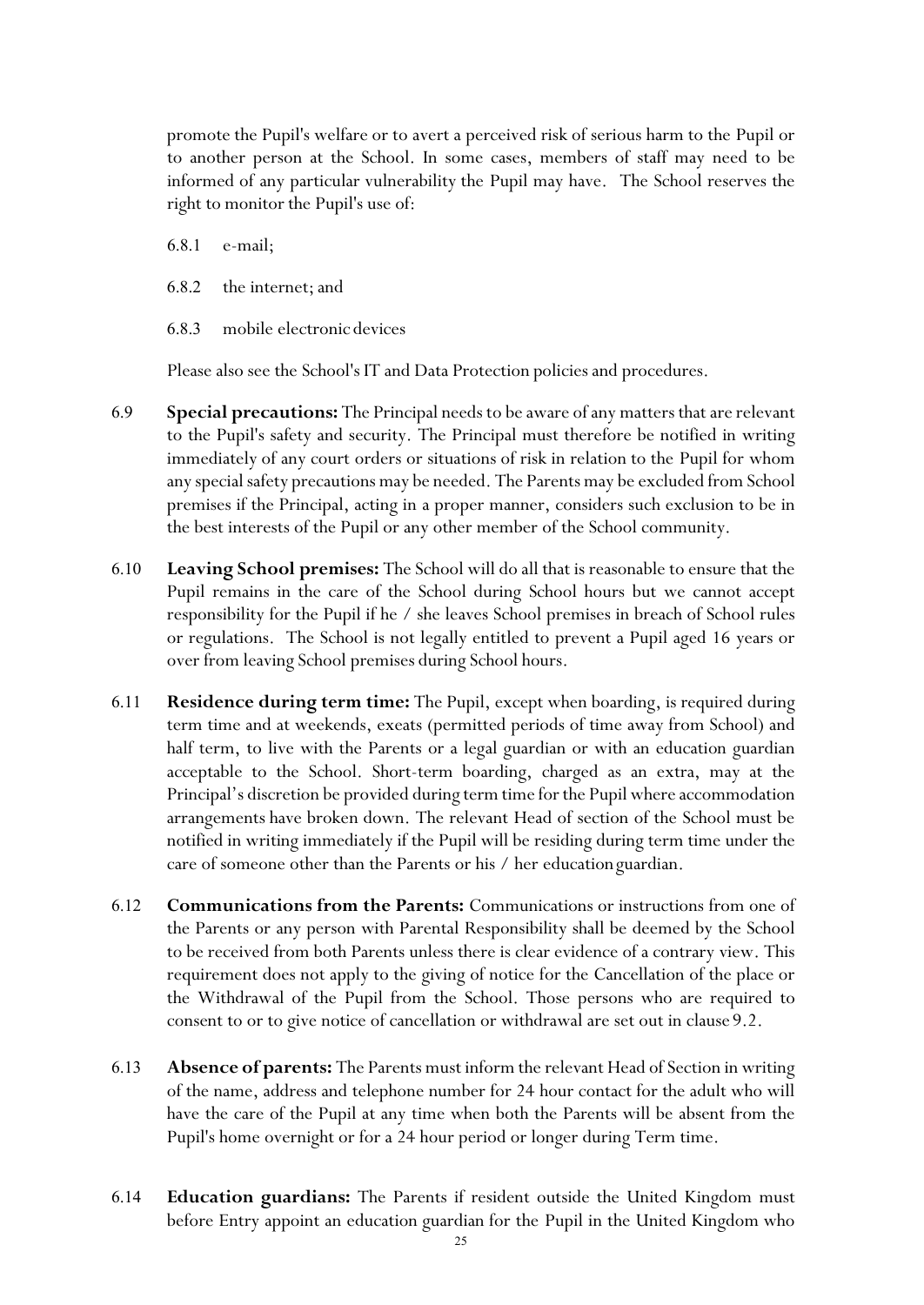has been given legal authority to act on behalf of the Parents in all respects and to whom the School can apply for authorities when necessary. The School can accept no responsibility for the Pupil when he / she is in the care of the Parents or the education guardian. The Parents or the education guardian must make holiday arrangements, including travel to and from the School, in advance. The responsibility for choosing an appropriate education guardian rests solely with the Parents. An education guardian must live within 2 hours of the School and must be over 25 years of age and not living in student accommodation. The Parents are responsible in each case for satisfying themselves as to the suitability of an education guardian. The Parents shall immediately on appointment provide the School with up to date contact details for the appointed education guardian and shall immediately notify the School of any changes to those details.

6.15 **Photographs or images (including video recordings):** The School may obtain and use photographs or images (including video recordings) of the Pupil for:

6.15.1 use in the School's promotional material such as the website or social media;

- 6.15.2 press and media purposes;
- 6.15.3 educational purposes as part of the curriculum or extra-curricularactivities;
- 6.15.4 official School photographs which will be kept by the School for historical purposes.

The School may seek specific consent from the Parents before using a photograph or video recording of the Pupil where the School considers that the use is more privacy intrusive. Where the Pupil is of sufficient maturity (usuallywhen aged 12 years or older) we may seek the Pupil's specific prior consent in addition to or instead of the Parents' consent. We would not disclose the home address of the Pupil without the Parents' consent.

If You would like further information about how the School processes personal information, please see our privacy notice document which is published on our website.

- 6.16 **Request for confidentiality:** The Parents may ask Us to keep particular information about the Pupil confidential. For example, You may ask Us to not use photographs of the Pupil in promotional material or ask Us to keep the fact that the Pupil is on the School roll confidential. If the Parents would like information about the Pupil to be kept confidential, they must immediately contact the Principal in writing, requesting an acknowledgment of their letter. The School will consider any request and reply accordingly with their decision but will normally agree to any reasonable request.
- 6.17 **Transport:** The Parents consent to the Pupil travelling by any form of public transport and / or in a motor vehicle driven by a responsible adult who is duly licensed and insured to drive a vehicle of thattype.
- 6.18 **Pupil's personal property:** The Pupil is responsible for the security and safe use of all his / her personal property including money, mobile electronic devices, locker keys,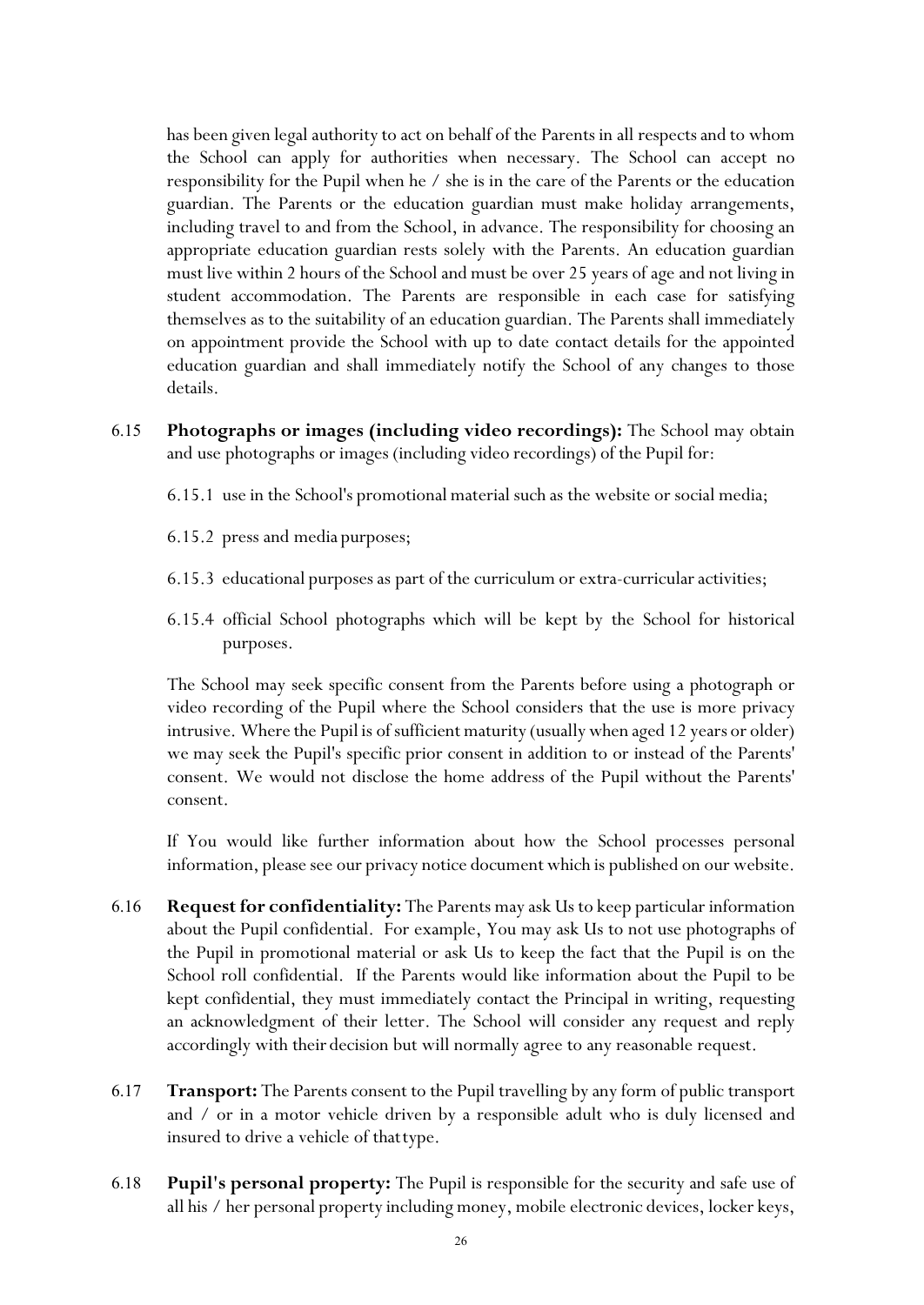watches, computers and other electronic equipment, musical instruments and sports equipment, and for property lent to them by the School.

- 6.19 **Insurance:** The Parents are responsible for insurance of the Pupil's personal property whilst at School or on the way to and from School or any School-sponsored activity away from School premises.
- 6.20 **School's liability:** Unless negligent or guilty of some other wrongdoing causing injury, loss or damage, the School does not accept responsibility for accidental injury or other loss caused to the Pupil or the Parents or for loss or damage to property, including any consequential losses.

#### **7 Health and medicalmatters**

- 7.1 **Medical declaration:** Before the Pupil enters the School the Parents will be asked to complete a Medical Questionnaire concerning the Pupil's health and must inform the Head of section in writing if the Pupil develops any known medical condition, health problem or allergy, or will be unable to take part in games or sporting activities, or has been in contact with anyone with an infectious or contagious disease.
- 7.2 **Medical care:** If a boarder the Pupil must be registered on the list of the School Medical Officer while a Pupil at the School. The Parents must comply with the School Medical Officer's recommendations which may include a reasonable decision to release the Pupil home or to his / her education guardian when he / she is unwell.
- 7.3 **Medical examination:** The Boarding Pupils will have a routine medical examination with the School Medical Officer or other doctor appointed by him / her, usually during the first Term at the School. Arrangements can be made on request for the Parents to be present but this is subject to the Pupil's consent if the Pupil is of sufficient maturity and understanding.
- 7.4 **Pupil's health:** The Principal may at any time require a medical opinion or certificate as to the Pupil's general health where the Principal considers it necessary as a matter of professional judgement in the interests of the Pupil and / or the School community. The Pupil if of sufficient age and maturity is entitled to insist on confidentiality which can be overridden in the Pupil's own interests or where necessary for the protection of other members of the Schoolcommunity.
- 7.5 **Medical information:** Throughout the Pupil's time as a member of the School, the School Medical Officer shall have the right to disclose confidential information about the Pupil if it is considered to be in the Pupil's own interests or necessary for the protection of other members of the School community. Such information will be given andreceived on a confidential, need-to-knowbasis.
- 7.6 **Emergency medical treatment:** The Parents authorise the Principal to consent on their behalf to the Pupil receiving emergency medical treatment where certified by an appropriately qualified person as necessary for the Pupil's welfare and if the Parents or other person appointed by the Parents to be an emergency contact cannot be contacted in time.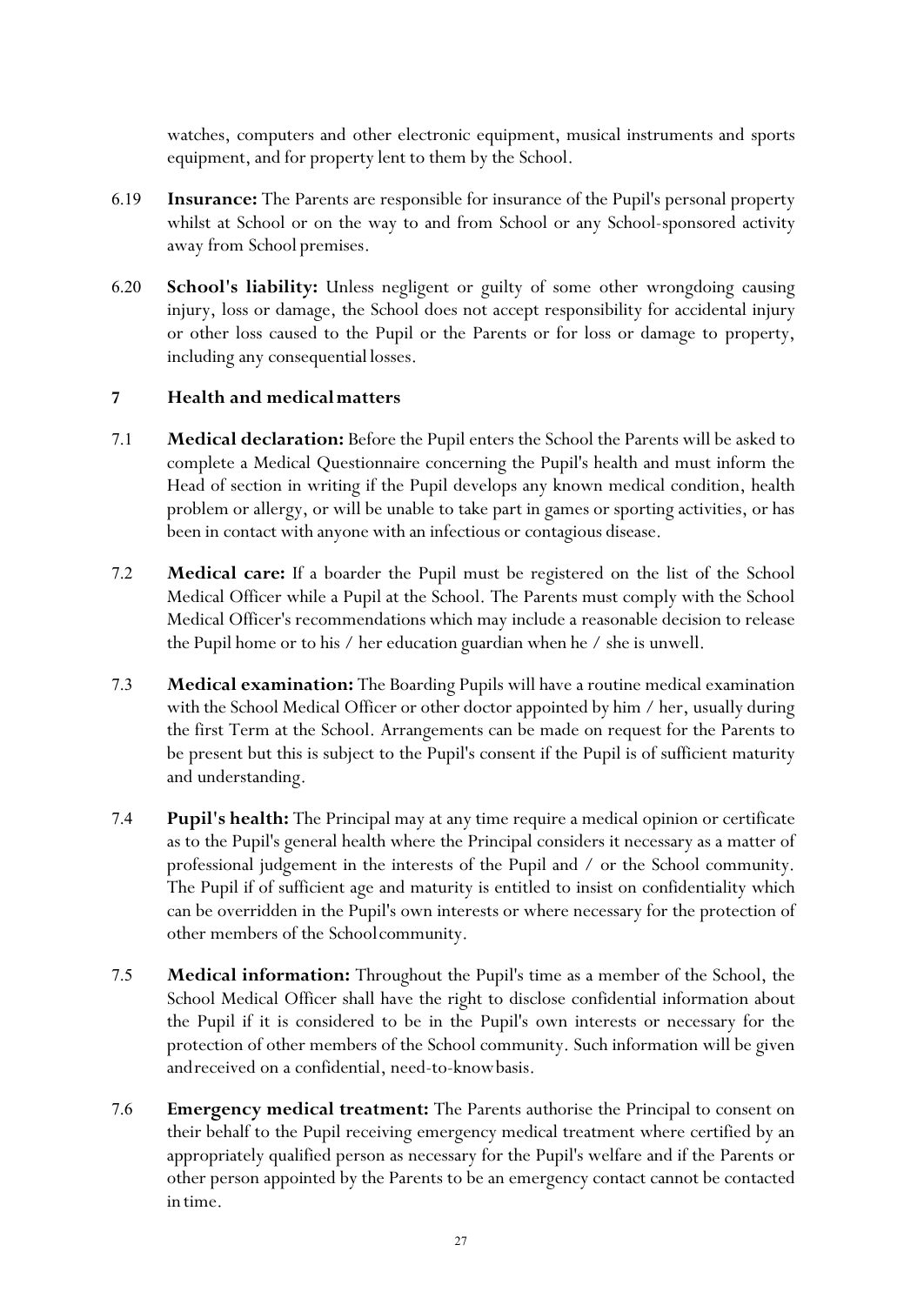#### **8 Behaviour anddiscipline**

- 8.1 **School regime:** The Parents accept that the School will be run in accordance with the authorities delegated by the Governing Body to the Principal. The Principal is entitled to exercise a wide discretion in relation to the School's policies, rules and regime and will exercise those discretions in a reasonable and lawful manner, and with procedural fairness when the status of the Pupil is at issue.
- 8.2 **Conduct and attendance:** We attach importance to courtesy, integrity, good manners, good discipline and respect for the needs of others. The Parents warrant that the Pupil will take a full part in the activities of the School, will attend each School day, will be punctual, will work hard, will be well-behaved and will comply with the School rules about the wearing of uniform and general appearance.
- 8.3 **School rules:** The School rules which apply are set out in the Almanack and Pupil Handbooks, on the School's websites and portals and other documents published from time to time. The Parents are requested to read these documents carefully with the Pupil before they accept the offer of a place.
- 8.4 **School discipline:** The Parents accept the authority of the Principal and of other members of staff on the Principal's behalf to take all reasonable disciplinary or preventive action necessary to safeguard and promote the welfare of the Pupil and the School community as a whole. This may include requiring the Pupil to remain away from the School if his / her presence is considered to be a risk to himself / herself or any other pupil. The School's policies on behaviour and discipline current at the time and published on the School website apply to all pupils at the School and at all times when the Pupil is in or at school, representing the School or wearing School uniform, travelling to or from School, on School-organised trips or associated with the School at any time. The policies shall also apply at all times and places in circumstances where failing to apply this policy may affect the health, safety or wellbeing of a member of the School community or a member of the public, have repercussions for the orderly running of the School or bring the School into disrepute.
- 8.5 **Investigative action:** An allegation, complaint or rumour of misconduct will be investigated. The Pupil may be questioned and his / her accommodation or belongings may be searched in appropriate circumstances. All reasonable care will be taken to protect the Pupil's human rights and freedoms. The Parents are informed as soon as reasonably practicable after it becomes clear that the Pupil may face formal disciplinary action, unless the School is prevented from doing so by the police if they are involved. If considered necessary, the School may make arrangements for legal representation for the Pupil to be funded at the Parents' expense.
- 8.6 **Procedural fairness:** Investigation of an allegation, complaint or rumour that could lead to Expulsion, Removal or Withdrawal of the Pupil in any of the circumstances explained below shall be carried out in a fair and unbiased manner. All reasonable efforts will be made to notify the Parents or education guardian so that they can attend a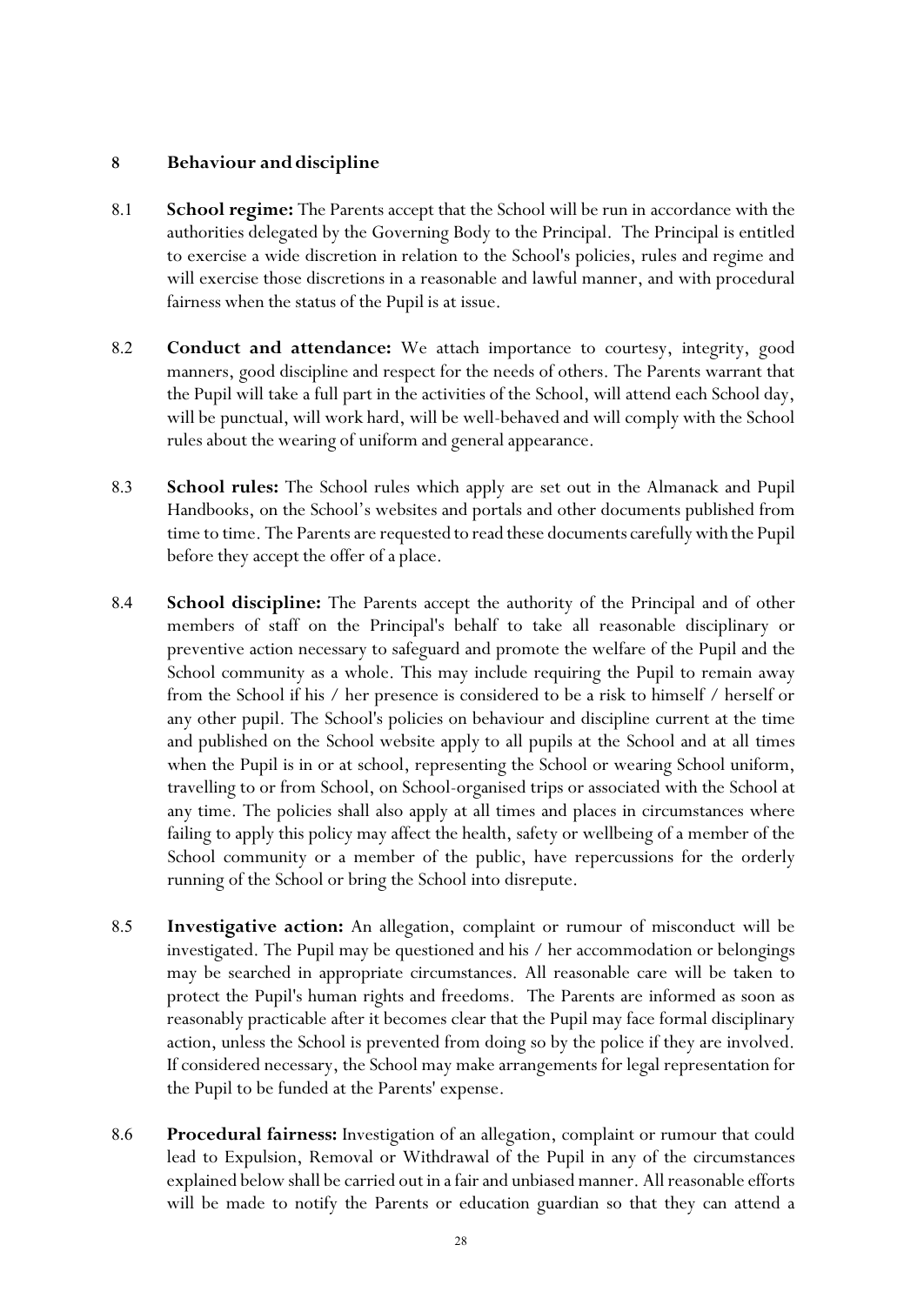meeting with the Principal before a decision is taken in such a case. In the absence of the Parents or education guardian, the Pupil will be assisted by an adult (usually a teacher) of his / her choice.

- 8.7 **Divulging information:** Except as required by law, the School and its staff shall not be required to divulge to the Parents or others any confidential information or the identities of Pupils or others who have given information which has led to the complaint or which the Principal has acquired during an investigation.
- 8.8 **Drugs and alcohol:** The Pupil may be given the opportunity to provide a biological sample under medical supervision if involvement with drugs is suspected, or a sample of breath to test for alcohol consumed in breach of School rules or policy. A sample or test in these circumstances will not form part of the Pupil's permanent medical record.
- 8.9 **Sanctions:** The School's current policy on sanctions (Behaviour Policy) is available to the Parents on request before they accept the offer of a place. The policy may undergo reasonable change from time to time but will not authorise any form of unlawful activity. Sanctions may include a requirement to undertake menial but not degrading tasks on behalf of the School or external community, detention for a reasonable period, withdrawal of privileges, Gating, Suspension, Removal or Expulsion.
- 8.10 **Definitions of sanctions:** The definitions in this clause apply in these terms and conditions.

**Expulsion:** means that the Pupil is required to leave the School permanently in circumstances described inclause 8.11.

Gating: in relation to boarding pupils means that the Pupil is confined to the School premises for a limited period of time (usually during a weekend) but without further disciplinary consequences.

**Removal:** means that the permanent removal of the Pupil from the School is required in circumstances described in clause 8.13.

**Suspension:** means that the Pupil is sent or released home for a limited period as either a disciplinary sanction or pending a Governors' Review.

**Withdrawal:** has the meaning set out in clause 9.4.

8.11 **Expulsion:** The Pupil may be formally expelled from the School if it is proved on the balance of probabilities that the Pupil has committed a very grave breach of discipline or a serious criminal offence. Expulsion is reserved for the most serious breaches. The Principal shall act with procedural fairness in all such cases. The Principal's decision to expel shall be subject to a Governors' Review if requested by the Parents. The Parents will be given a copy of the Review procedure current at the time. The Pupil shall be suspended from the School pending the outcome of the Review. See clause 8.16 and clause 8.17.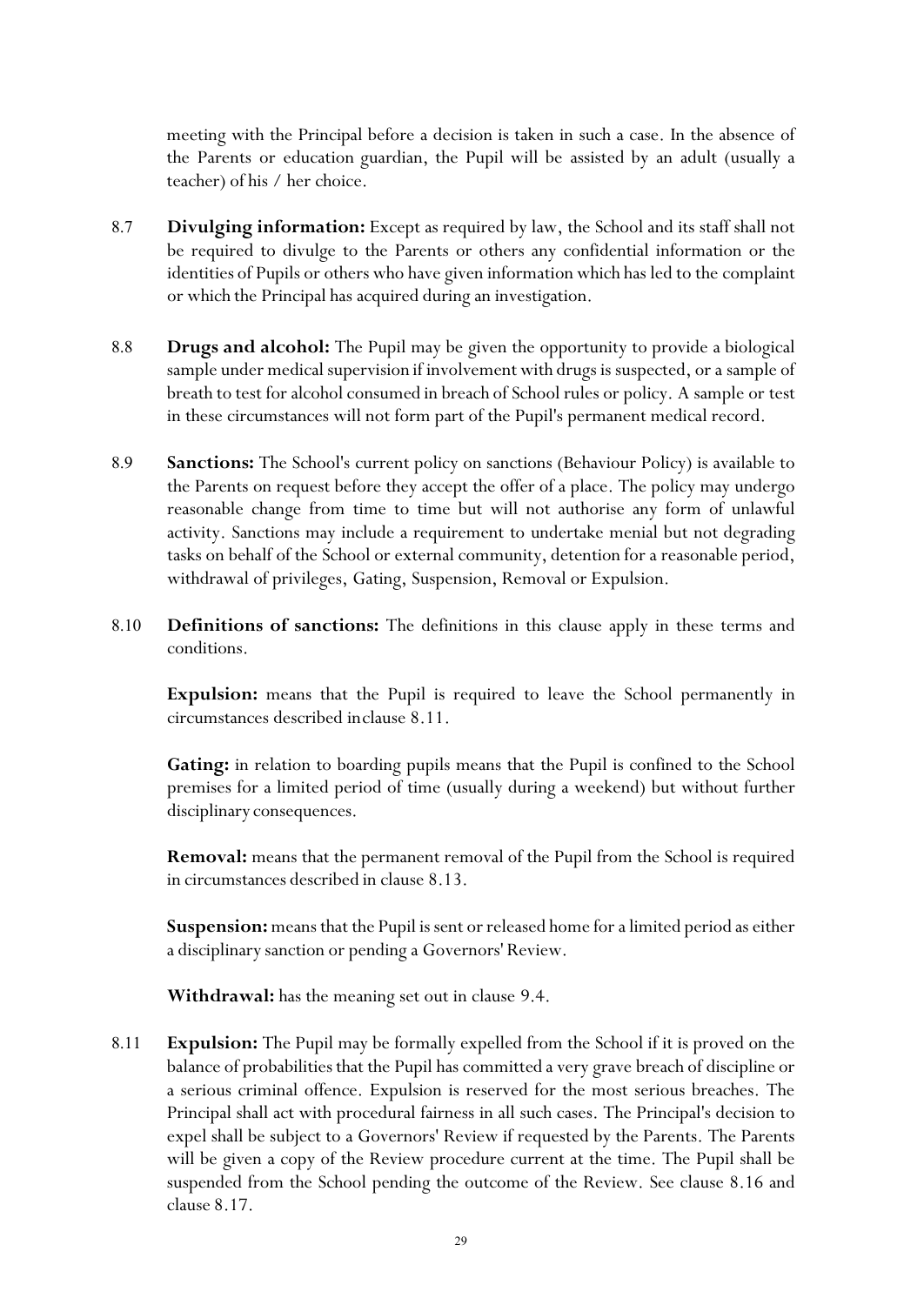- 8.12 **Fees following Expulsion:** If the Pupil is expelled, there will be no refund of the Acceptance Deposit or of Fees for the current or past terms but the Additional Deposit, if paid, will be refunded without interest less any sums owing to the School. There will be no charge for Fees in lieu of Notice but, save for any contrary provisions in any other agreement made between the Parents and the School, all arrears of Fees and any other sums due to the School will bepayable.
- 8.13 **Removal in other circumstances:** The Parents may be required to remove the Pupil permanently from the School or from boarding if, after consultation with the Parents and, if appropriate, the Pupil, the Principal is of the opinion that:
	- 8.13.1 the Pupil has committed a breach or breaches of School rules or discipline for which Removal is the appropriate sanction; or
	- 8.13.2 by reason of the Pupil'sconduct, behaviour or progress, the Pupil is unwilling or unable to benefit sufficiently from the educational opportunities and / or the community life offered by the School; or
	- 8.13.3 one or both of the Parents have treated the School or members of its staff or any member of the School community unreasonably; then

in these circumstances, and at the sole discretion of the Principal, Withdrawal of the Pupil by the Parents may be permitted as an alternative to Removal being required. The Principal shall act with procedural fairness in all such cases, and shall have regard to the interests of the Pupil and the Parents as well as those of the School. The Principal's decision to require the Removal of the Pupil shall be subject to a Governors' Review if requested by the Parents. The Parents will be given a copy of the Review procedure current at the time. The Pupil shall be suspended from the School pending the outcome of the Review. See clause 8.16 and clause 8.17.

- 8.14 **Fees following Removal:** If the Pupil is removed or withdrawn in the circumstances described in clause 8.13, the provisions relating to Fees shall be as set out in clause 8.12 save that the Acceptance Deposit and the Additional Deposit, if paid, will be refunded without interest less any sums owing to the School.
- 8.15 **Leaving status:** The School reserves the right to record the leaving status of the Pupil on the Pupil's file immediately after Expulsion or Removal or Withdrawal.
- 8.16 **Governors' Review:** The Parents may request a review by Governors (**Governors' Review**) of a decision to expel or require the removal of the Pupil from the School or from boarding (but not a decision to suspend the Pupil unless the suspension is for 11 School days or more, or would prevent the Pupil taking a public examination). The Principal will advise the Parents of the Governors' Review procedure current at that time when he informs the Parents of his decision. A Governors' Review will be conducted under fair procedures in accordance with the requirements of natural justice.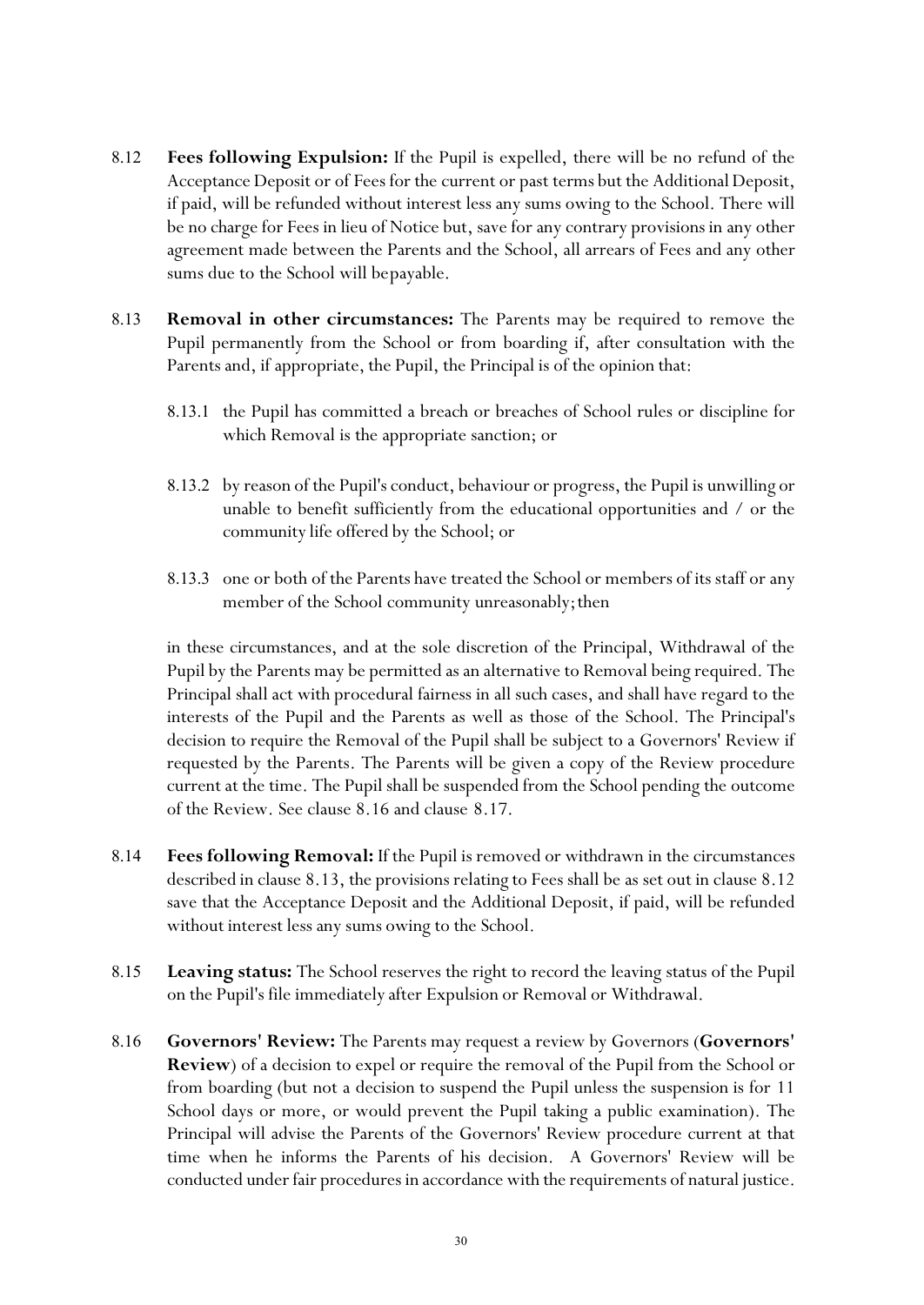- 8.17 **Pupil's status pending Review:** If the Parents request a Governors' Review, the Pupil will be suspended from School until the review procedure has been completed. While suspended, the Pupil shall remain away from School and will have no right to enter School premises during that time without written permission from the Principal.
- 8.18 **Complaints procedure:** A complaint described in clause 6.2 above which does not involve an Expulsion or Removal of the Pupil must be made in accordance with the School's Parental Concerns and Complaints Policy, which is available on the website and a hard copy of which is available on request. Every reasonable complaint shall receive fair and proper consideration and a timely response.

#### **9** Provisions about Notice

- 9.1 **Term:** means the period between and including the first and last days of the relevant school term.
- 9.2 **Notice:** means (unless the contrary is stated in these terms and conditions) a Term's Written Notice given by:
	- 9.2.1 both Parents; or
	- 9.2.2 one of the Parents with the prior written consent of the other Parent; and
	- 9.2.3 in either case the prior written consent of any other person with Parental Responsibility where appropriate.

before the first day of Term addressed to and received by the Principal personally. The Notice should include details of the school to which the pupil will be moving. It is expected that the Parents will consult with the Principal before giving Notice to withdraw the Pupil. The Parents should contact the School if no acknowledgement of the Notice is received from the School within seven days of the date of the Notice.

- 9.3 **Cancel or Cancellation:** means the cancellation of a place at the School which has been accepted by the Parents and which occurs before the Pupil enters the School or where the Pupil does not enter the School. Please see clause 3.3 for details of when Entry to the School occurs.
- 9.4 **Withdraw or** Withdrawal: means the withdrawal of the Pupil from the School by the Parents or the Pupil with or without Notice required under these Terms and Conditions at any time after the Pupil has entered the School. Please see clause 3.3 for details of when Entry to the School occurs.
- 9.5 **Cancellation rights:** If the offer of a place and its acceptance are both made entirely at distance by means of post, fax or electronic communication without either Parent meeting face to face with a member of the School staff during the contractual process the Parents have a right to cancel this agreement at any time within 14 days of the day after we receive your completed and signed acceptance form. Information about the right to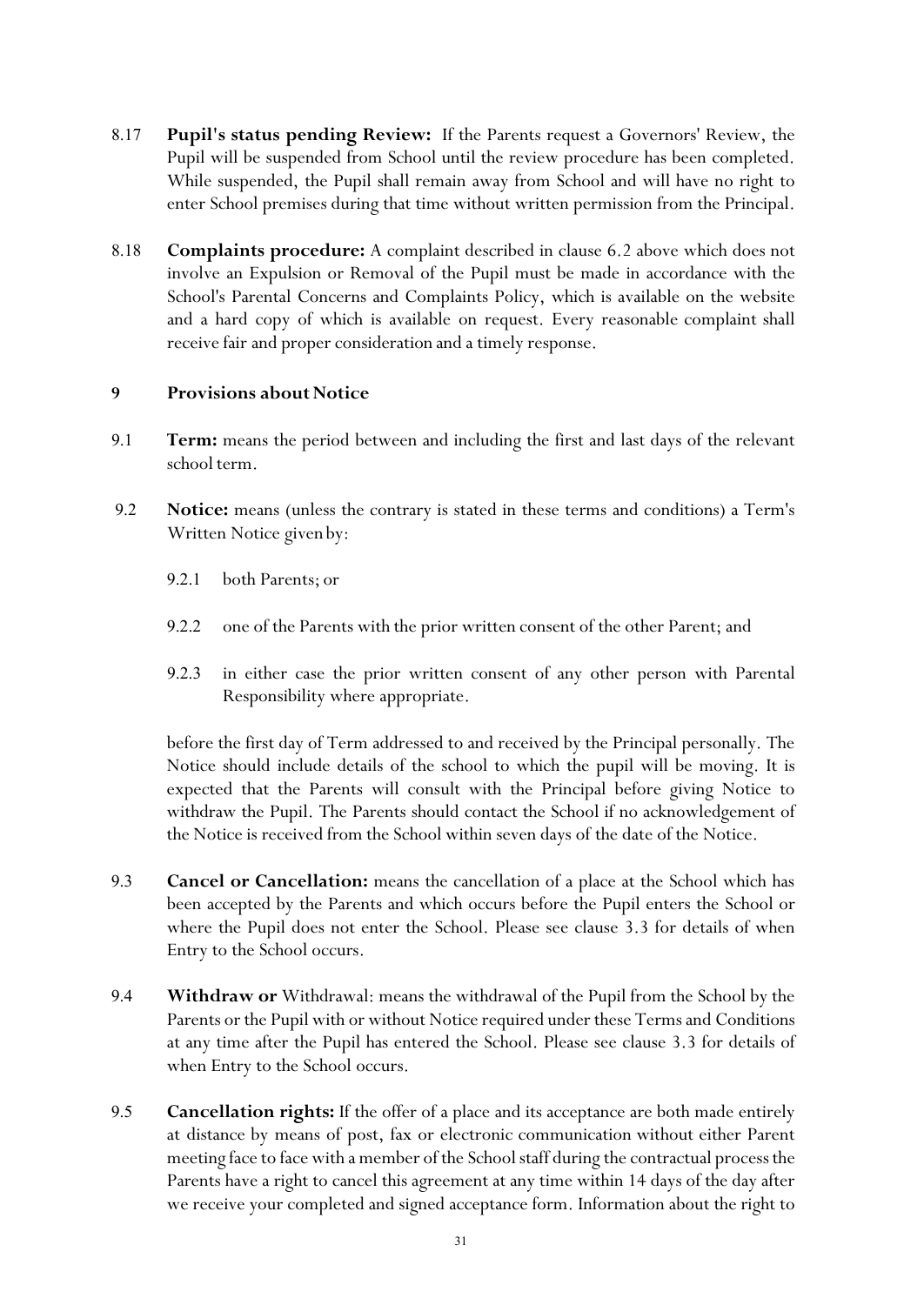cancel and how to cancel is set out in the School's cancellation notice and form published on the School website. In such circumstances the Acceptance Deposit and the Additional Deposit, if paid, will be refunded together with any Fees paid pro-rated if the School has provided any educational services under this agreement.

- 9.6 **Fees in lieu of Notice:** Fees in lieu of Notice means Fees in full at the rate applicable for the next Term following termination by the Parents on less than one full Term's Notice or the Pupil is excluded for more than 28 days for non-payment of Fees as set out in clause 4.6. Fees in lieu of Notice is not limited to the parental contribution in the case of a scholarship, exhibition, bursary or other award or concession. The Parents acknowledge that the requirement to pay one Term's Fees in lieu of Notice is necessary to the School's legitimate interests of promoting financial stability at the School and to enable it to plan its staffing and other resources.
- 9.7 **A Term's Written Notice:** means Notice given before the first day of a Term and expiring at the end of that Term**.**
- 9.8 **Termination by the Parents:** Except when the Pupil is to leave at the end of Upper Sixth or clause 9.9 below applies, if the Parents wish to Withdraw the Pupil or Cancel and terminate this contract at any time or after the expiry of the 14 day cancellation period described in clause 9.5 above if applicable they shall do so either by:
	- 9.8.1 providing at least one Term's Written Notice. If the Parents Cancel by providing at least one Term's Written Notice the School shall retain the Acceptance Deposit; or
	- 9.8.2 paying one full Term's Fees in lieu of Notice less the Acceptance Deposit.

The School reserves the right to offset the Additional Deposit, if paid, against the Term's Fees in lieu of Notice.

- 9.9 **Other Notice requirements:** The requirements in 9.8 shall also apply if:
	- 9.9.1 the Parents or the Pupil wish(es) to transfer from boarding to day status or vice versa, or between categories of boarding; or
	- 9.9.2 following the GCSE year or Year 12, the Pupil will not return for the following year even if he / she has achieved the required grades.
- 9.10 **Provisional notice:** is at the sole discretion of the Principal and is valid only for the Term in which it is given. Provisional notice must be given in writing and received by the Principal personally.
- 9.11 **Cancelling a place offered in the Term before Entry:** If the offer of a place is made in the Term immediately prior to the Term of Entry the Parents may Cancel their acceptance in writing at any time up to four weeks from the date of the acceptance form. If clause 9.5 applies the four week period shall start when the 14 day cancellation period expires. The Acceptance Deposit will then be retained by the School. If the Parents give Notice of Cancellation after this date or give no Notice of Cancellation they will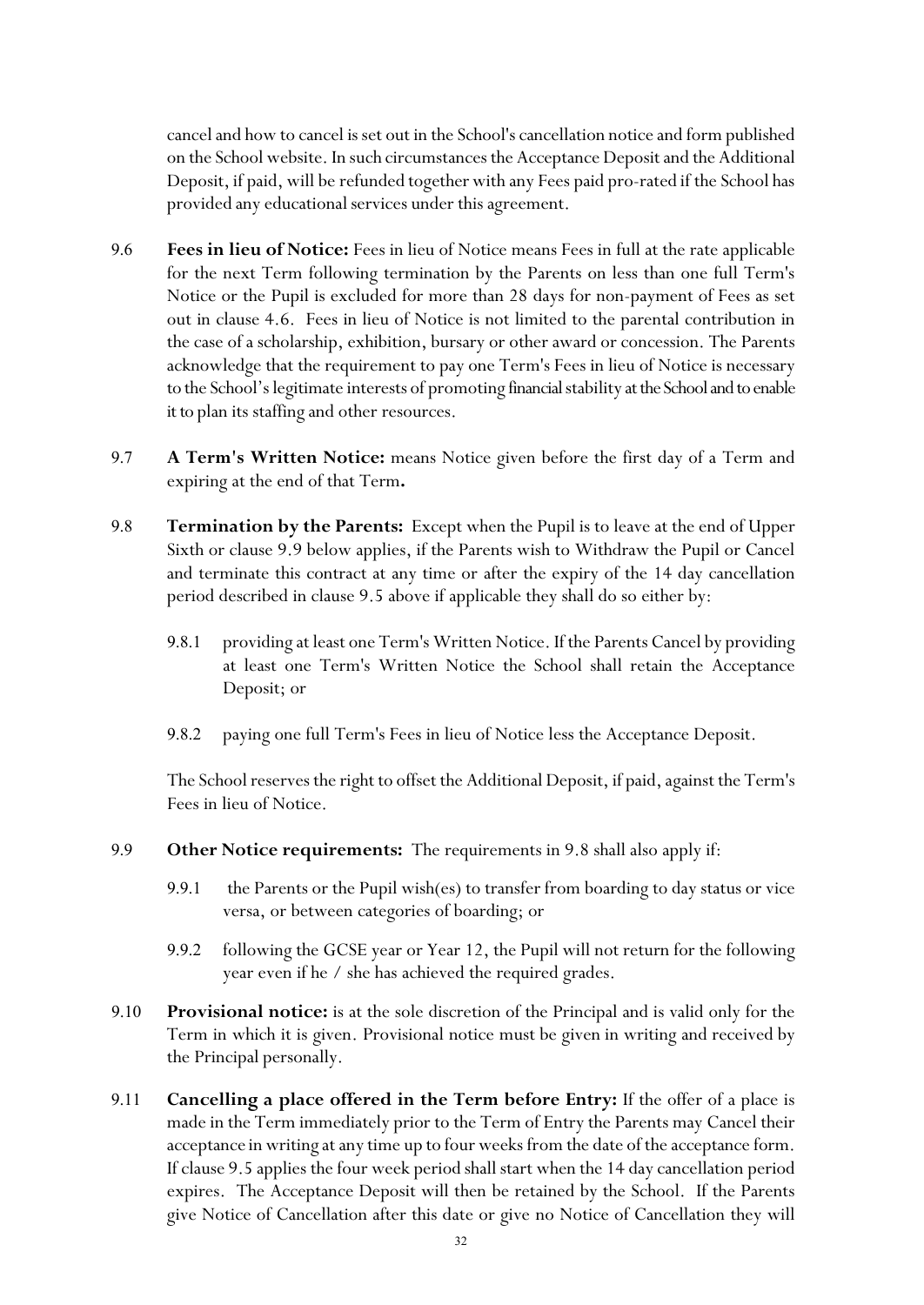incur a liability to pay one Term's Fees at the rate payable for the Term of Entry, less the Acceptance Deposit, payable as a debt. The School reserves the right to offset the Additional Deposit, if paid, against the Term's Fees. In circumstances where it is not possible to cancel acceptance of the place within this timescale, the Parents should only accept the offer of a place if they intend that the Pupil will Enter the School as the first Term's Fees will become payable on acceptance.

- 9.12 **Prior consultation:** It is expected that the Parents, or duly authorised education guardian, will consult personally with the Principal or with the Principal's authorised deputy before Notice is given by the Parents.
- 9.13 **Transfer between boarding and day status:** Before providing the Notice required under clause 9.9.1, the Parents must obtain the express permission of the Principal in writing, via the Admissions Department, if the Parents or the Pupil wishes to change from boarding to day status or vice versa, or between categories of boarding (e.g. full boarding to weekly boarding). At the discretion of the Principal, the School has the right to postpone or refuse a transfer request and the Principal will consider the best interests of the Pupil and the School in reaching the decision. Any such place is subject to the availability of places.
- 9.14 **Discontinuing extra tuition:** One half Term's Written Notice is required to discontinue extra tuition or on half of a Term's Fees for the extra tuition will be immediately payable in lieu as a debt. For example, Written Notice must be provided before the first day of the second half of the Summer Term if the Parents intend to discontinue extra tuition in the following Autumn Term.
- 9.15 **Termination by the School:** The School may terminate this agreement:
	- 9.15.1 on one Term's notice in writing sent by ordinary post. The School will not terminate this agreement without good cause and full consultation with the Parents and also the Pupil (if of sufficient maturity and understanding). The Acceptance Deposit and the Additional Deposit, if paid, will be refunded without interest less any outstanding balance of Fees; or
	- 9.15.2 on reasonable notice if in the professional opinion of the Principal the School is unable to provide all or a significant proportion of the educational services to the Pupil; or
	- 9.15.3 immediately where the Pupil does not have the appropriate immigration permission to live in the United Kingdom and to study at the School.

#### **10 Events beyond the control of theparties**

- 10.1 **Force majeure:** An event beyond the reasonable control of the School or the Parents is a **Force Majeure Event** and shall include such events as an act of God, fire, flood, storm, war, riot, civil unrest, act of terrorism, strikes, industrial disputes, outbreak of epidemic or pandemic of disease, failure of utility service or transportation.
- 10.2 **Notification:** If either the School or the Parents is prevented from or delayed in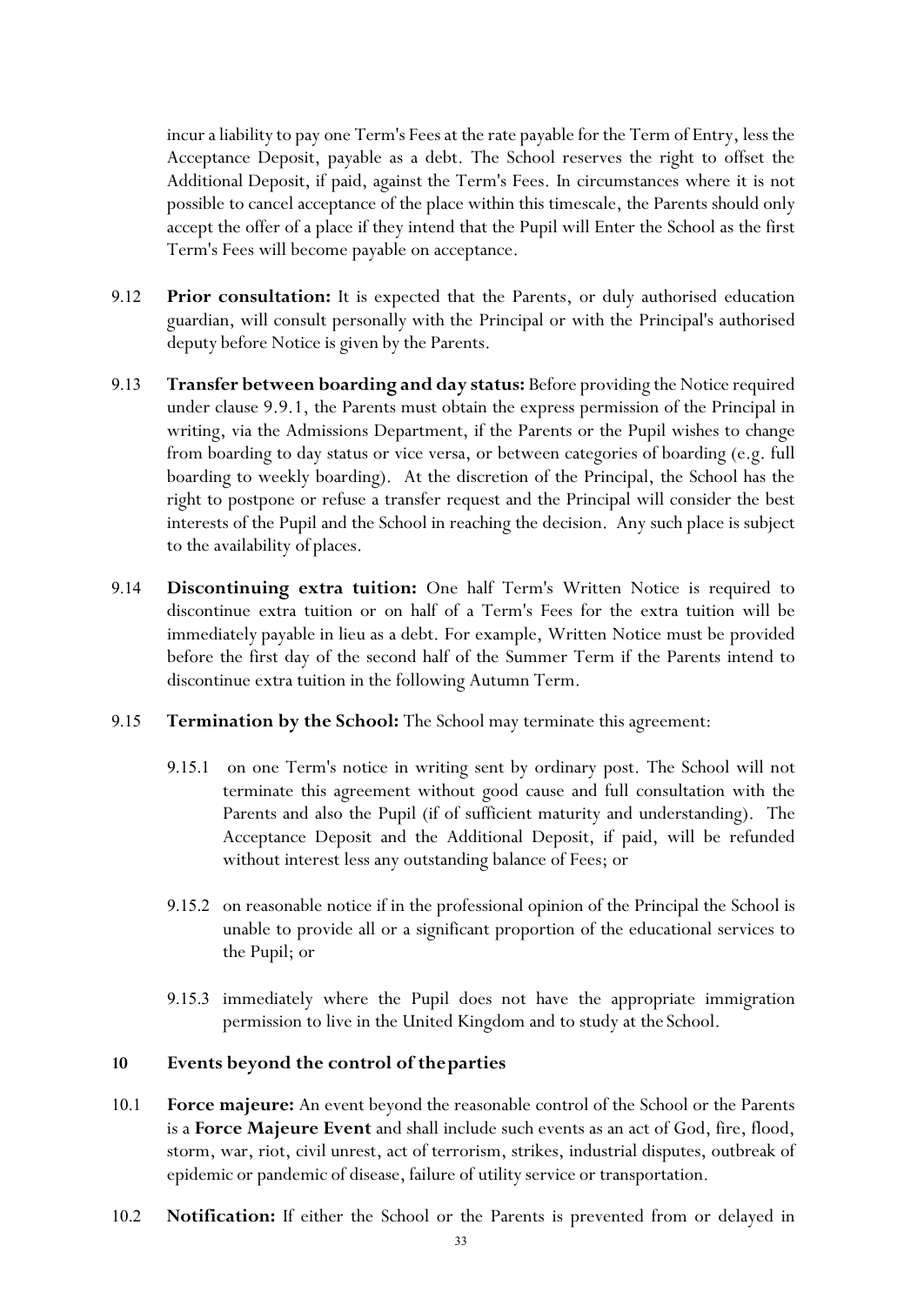carrying out its contractual obligations by a Force Majeure Event, that party shall immediately notify the other in writing and shall be excused from performing those obligations while the Force Majeure Event continues.

- 10.3 **Continued force majeure:** If a Force Majeure Event continues for a period greater than 90 days, the party who has provided notification under clause 10.2 shall notify the other of the steps to be taken to ensure performance of its contractual obligations.
- 10.4 **Termination:** If the Force Majeure Event continues for a total period greater than 120 days, the party in receipt of notification under clause 10.2 may terminate this contract by providing at least three working days' notice in writing to the other party.

#### **11 General contractualmatters**

- 11.1 **Data protection:** The School has a privacy notice which explains how the School will use the Parent's and the Pupil's personal data. The privacy notices is provided with the letter of offer. The privacy notice is also published on the School's website. The Parents must read the privacy notice in full before signing the acceptance form. If the Pupil is going to enter Year 7 or above the Parents must show the Pupil a copy of the privacy notice and discuss it with him / her before accepting the offer of a place.
- 11.2 **Biometric information:** The School seeks the Parents' consent to the School obtaining and using the Pupil's biometric information in the form of thumbprint recognition as part of an automated biometric recognition system using a consent form. If one of the Parents wishes to withdraw consent to the processing of the Pupil's biometric information he / she shall make the other Parent and the Pupil aware of this and shall notify the Principal in writing immediately, requesting an acknowledgement of his / her letter. See also the School's biometricinformation notice which is enclosed with the letter of offer.
- 11.3 **Change:** The School, as any other, is likely to undergo a number of changes during the period of this agreement. For example, there may be changes in the staff, and in the premises, facilities and their use, in the curriculum and the size and composition of classes, and in the School rules and procedures, the disciplinary framework, and the length of School Terms. In addition, there may be the need to undertake a corporate reorganisation exercise and / or a merger or change of ownership may be necessary. For these reasons, the benefit and burden of this agreement may be freely assigned to another party at the discretion of the School.
- 11.4 **Consumer rights:** Care has been taken to use plain language and to give clear explanations in these terms and conditions. If any words alone or in combination infringe consumer rights laws or any other provision of law, they shall be treated as severable and shall be replaced with words which give as near the original meaning as may be fair. Nothing in these terms and conditions affects the Parents' statutory rights.
- 11.5 **Consultation:** It is not practicable to consult with the Parents and the Pupil over every change that may take place. Whenever practicable, the School will use reasonable endeavours to ensure that the Parents will be consulted and provided with reasons for the change and where possible given at least a Term's notice in writing of: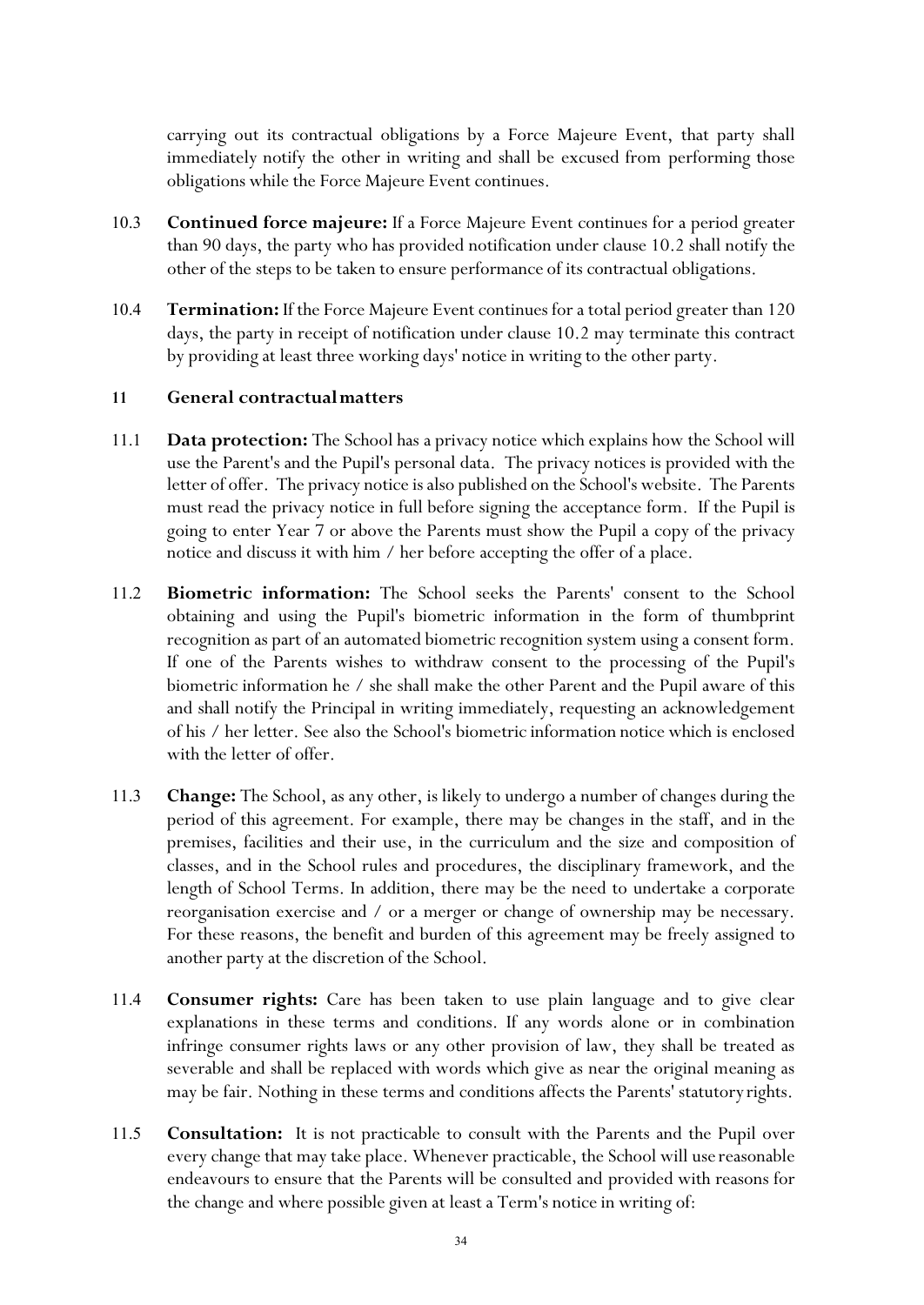- 11.5.1 a change of ethos or culture;or
- 11.5.2 a change in any physical aspect of the School which would have a significant effect on the Pupil's education or pastoral care; or
- 11.5.3 a change of ownership of theSchool.
- 11.6 **Information for parents:** We provide parents of prospective pupils with information about the School and the educational services we provide in good faith. This information may be contained on the website or in statements made by staff or pupils during a visit or an open day. If the Parents wish to take account of the information provided to them when deciding whether to enter into this agreement they should seek specific confirmation from the Principal that the information is accurate before returning a completed acceptance form to the School.
- 11.7 **Third party rights:** Only the School and the Parents are parties to this contract. Neither the Pupil nor any third party is a party to this contract and shall not have any rights to enforce any term ofit.
- 11.8 **Interpretation:** These Terms and Conditions supersede any previously in force and will be construed as a whole. Headings, unless required to make sense of the immediate context, are for ease of reading only and are not otherwise part of these terms and conditions.
- 11.9 **Jurisdiction:** This contract was made at the School and it, together with each matter relating to the provision of educational services by the School, is governed exclusively by the law of England and Wales and the parties submit to the exclusive jurisdiction of the Courts of England and Wales.

#### **The King's School, Ely: a Company Limited by Guarantee Registered in England, CompanyNumber: 02440509 Registered Office: The Bursar's Office, The King's School, Ely, Cambridgeshire, CB7 4DB Registered Charity Number:802427**

September 2020